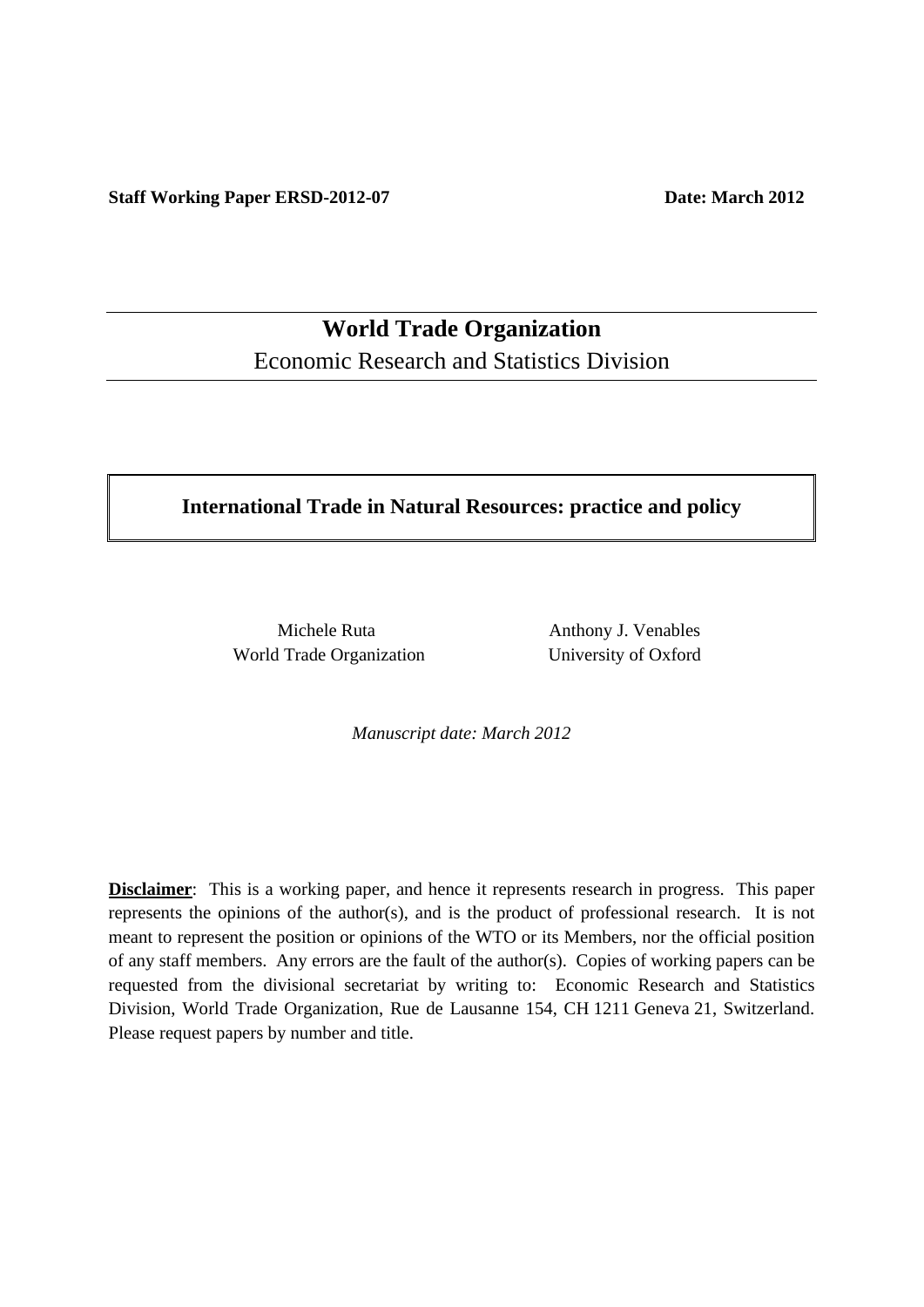# **International trade in natural resources: practice and policy\***

Michele Ruta World Trade Organisation

 Anthony J. Venables\*\* University of Oxford

#### **Abstract**

Natural resources account for 20% of world trade, and dominate the exports of many countries. Policy is used to manipulate both international and domestic prices of resources, yet this policy is largely outside the disciplines of the WTO. The instruments used include export taxes, price controls, production quotas, and domestic producer and consumer taxes (equivalent to trade taxes if no domestic production is possible). We review the literature, and argue that the policy equilibrium is inefficient. This inefficiency is exacerbated by market failure in long run contracts for exploration and development of natural resources. Properly coordinated policy reforms offer an avenue to resource exporting and importing countries to overcome these inefficiencies and obtain mutual gains.

**Keywords:** natural resources, trade, export tax, tariff escalation, OPEC, WTO, terms of trade.

**JEL codes:** F1, F13, Q3

## **Corresponding author:**

-

A.J. Venables Department of Economics Manor Road Oxford, OX1 3UQ, UK Email: tony.venables@economics.ox.ac.uk

Some of the material used in this article draws on the World Trade Report 2010, which is a collaborative effort of the Research Group and others at the WTO Secretariat. The opinions expressed in this article, however, should be attributed to the authors only. They are not meant to represent the positions or opinions of the WTO and its Members and are without prejudice to Members' rights and obligations under the WTO.

<sup>\*\*</sup> Support from the Oxford Centre for the Analysis of Resource Rich Economies is gratefully acknowledged.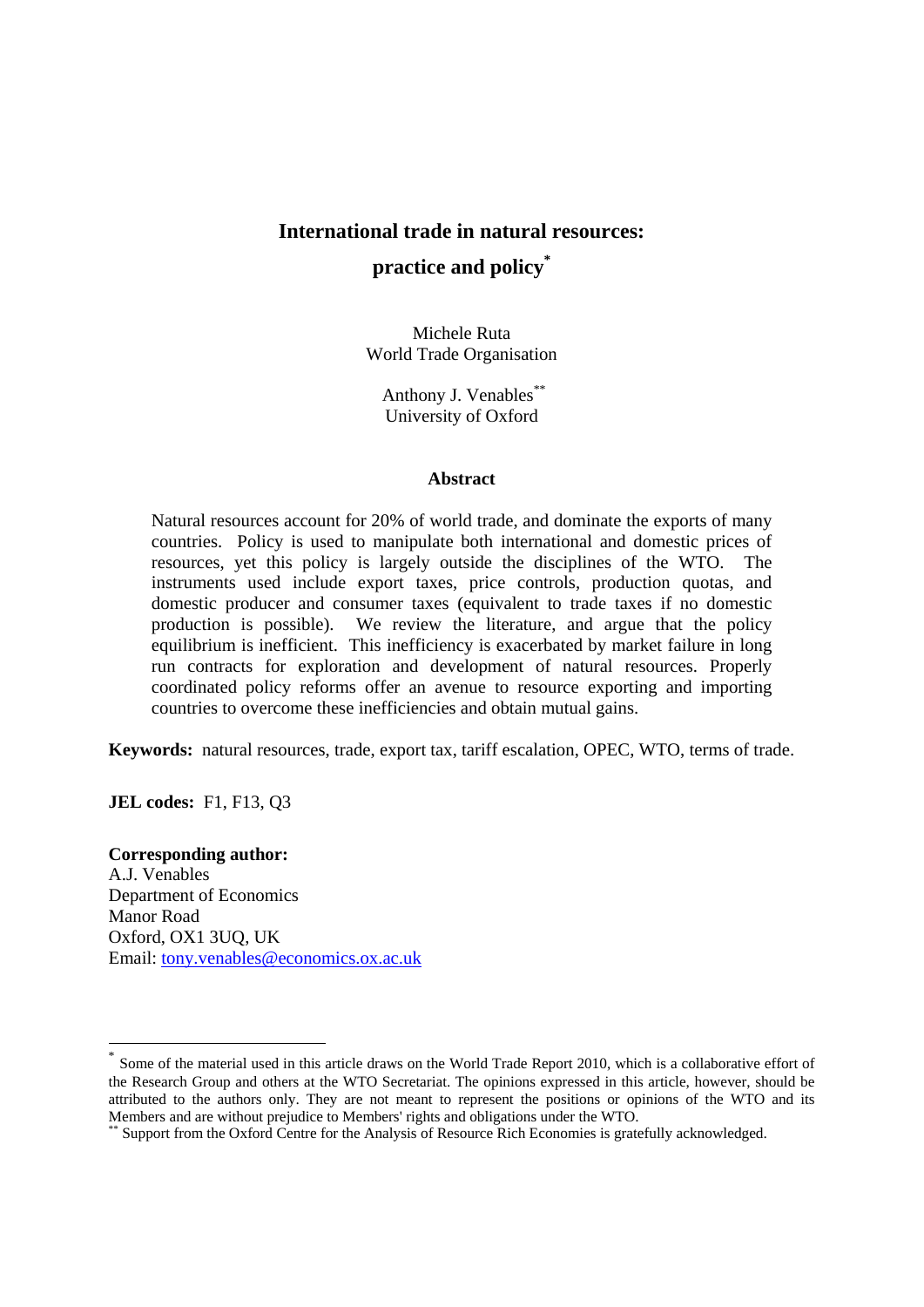## **1. Introduction**

Around one-fifth of global merchandise trade is in natural resources.<sup>1</sup> Fuels, of which two-thirds of world output is traded across international borders, are the largest element. This trade is particularly important for many producing countries whose exports are undiversified: 21 countries have more than 80% of their exports in natural resources, and for 9 of these countries resource exports are more than 50% of  $GDP<sup>2</sup>$ . It is also crucial for importers who may have no local supply, and for whom resources are an essential input to their economies. For the world economy as a whole resource price variations are both a barometer and a determinant of macroeconomic performance.

 Trade in natural resources has a number of features that make it distinctive and which bear on policy in the sector. Uneven geographical distribution of resources means that some countries are dominated by resource production, while others have none; more than 90% of proven oil reserves are in just 15 countries. Resource supplies are immobile, so incentives to use policy to relocate production are largely absent. Exhaustible resources may carry large rents, and the division of these rents between producers and consumers is contentious. Trade often occurs on organised commodity exchanges and involves both spot and futures transactions. Prices that come out of these exchanges are volatile, a major source of disruption in the world economy. Subsoil assets are typically state-owned, and their extraction incurs sunk costs in long-lived projects subject to high levels of uncertainty arising from price volatility, geological uncertainties, and political risk. Often projects are financed by foreign direct investment involving a variety of types of contract between foreign investors and domestic government. All these factors create complex incentives for policy, yet at the same time most of the trade policy instruments used are outside the disciplines of the World Trade Organisation (WTO). We suggest in this paper that this has led to an inefficient outcome and that attention needs to be paid to extending trade and investment disciplines into this area.

<sup>1</sup> Data presented will define natural resources as non-renewables (minerals and fossil fuels) plus forest products and fisheries. Our discussion will focus on non-renewables although, where issues overlap, we extend discussion to forests, fisheries, and agricultural products.

 $2$  IMF (2007).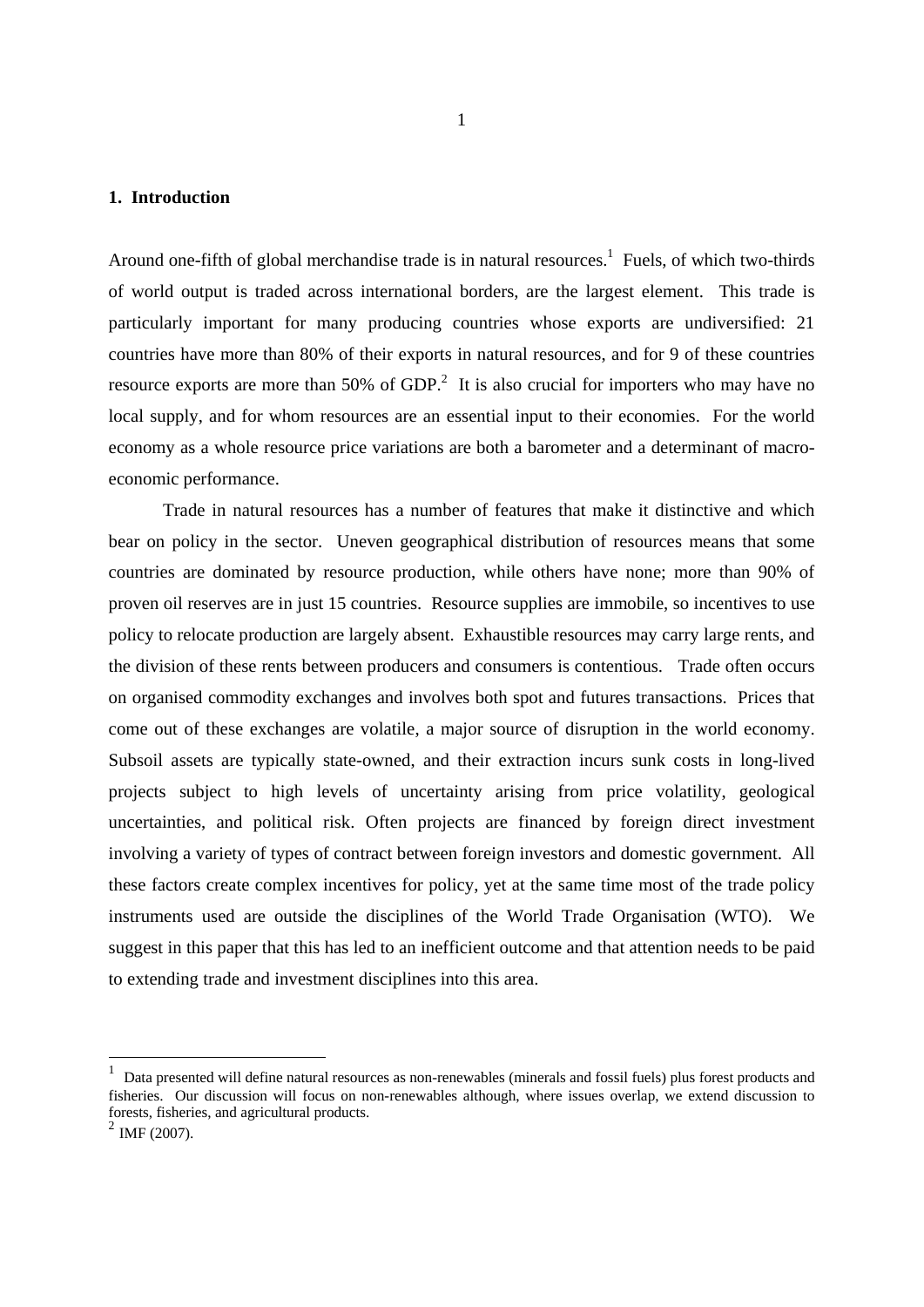This paper provides both a survey of the issues and development of this argument. First, (in section 2) we outline some facts about trade in natural resource, discussing both trade patterns and price movements. Then (in section 3), we turn to policy, looking first at trade rules and then at the motives for resource exporters and importers to use trade policy measures. We suggest that, given the rather weak WTO disciplines in place, the ensuing trade policy equilibrium is inefficient. Section 4 turns to long run issues of exploration, development, and foreign investment in the sector, suggesting that there are major market failures and inefficiencies that could be addressed through the international system.

#### **2. Trade in resources**

#### **2.1 Trade and production**

The share of natural resources in world trade increased dramatically between 1900 and 1955 and then declined for several decades before increasing again (Figure 1). A number of factors contributed to the long run expansion of resources trade, including industrialization, population growth and falling transportation costs. Some of the variation comes from the fact that natural resources may be exported in their raw form or embodied in manufactured goods (so not included in this data). The former proportion probably increased dramatically through the  $20<sup>th</sup>$ century with the rise of new oil producing countries. However, much of the variation, in particular from the 1970s on, is accounted for by fluctuations in commodity prices, especially of oil. In the ten years that preceded the global financial crisis, the dollar value of world exports of natural resources increased more than six fold, reaching 3.7 trillion US dollars in 2008, before falling back. Fuels represent the lion's share of total world resource exports, reaching 2.9 trillion US dollars in 2008. In the same year trade in other extractive resources, such as ores and other minerals and non-ferrous metals, was 360 billion US dollars. The value of trade of other resources such as fish and forestry, while more limited, has also increased over time, reaching respectively 98 and 106 billion US dollars in 2008.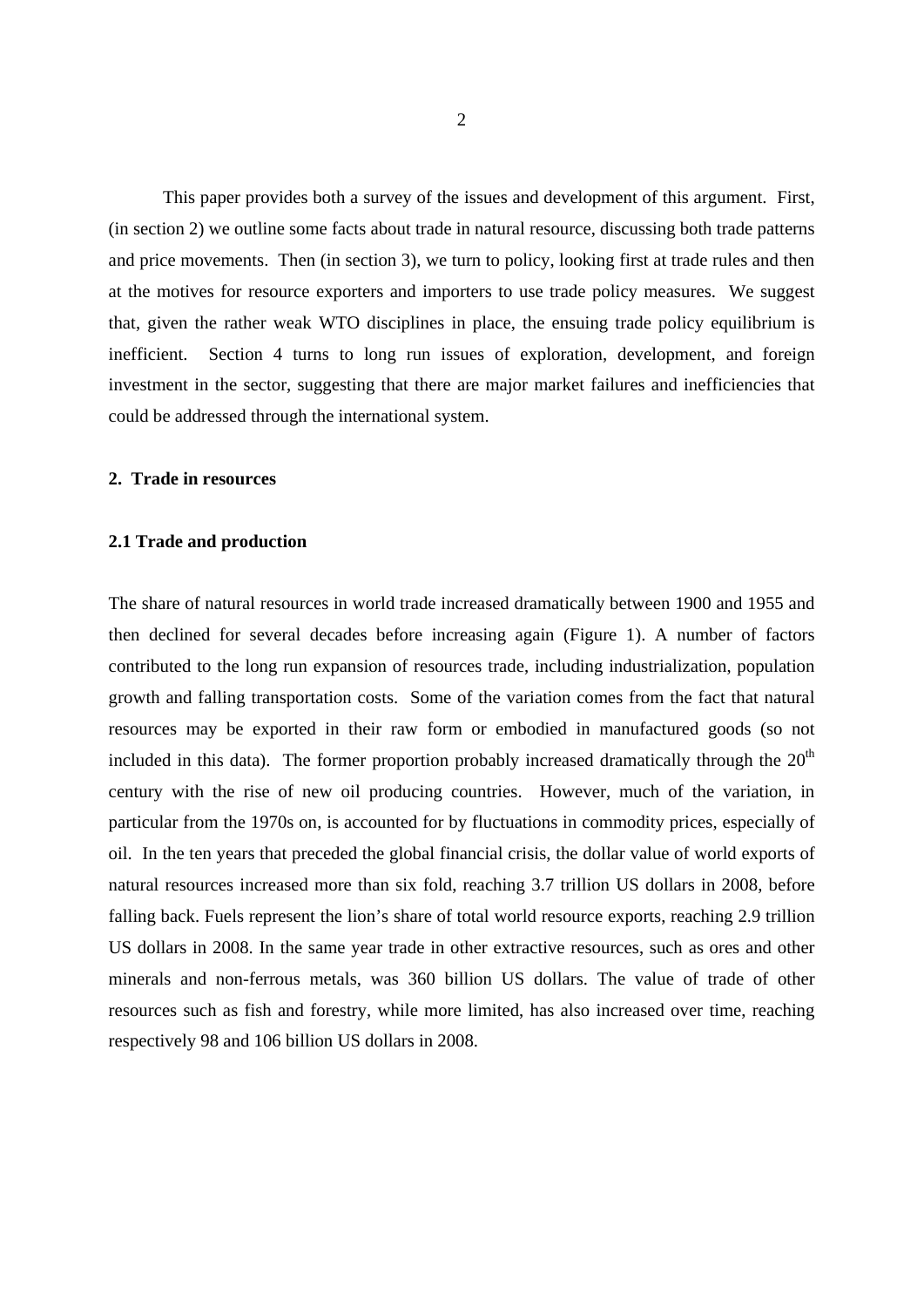

**Figure 1**: Product shares in world merchandise trade from 1900 to 2008

On the supply side, the volume of oil produced doubled between 1965 and 1980, and then increased a further 30% by 2010. The ratio of reserves to annual production now stands at 46, up from 30 in 1980. The share of oil production traded internationally increased from 51% in 1980 to 66% in 2010.<sup>3</sup> On the demand side, the main changes have been the surge in import demand from emerging economies. Between 2000 and 2008 the value of natural resources imported increased at an annual average rate of 30% in China, 25% in India, 22% in Singapore and 17% in Korea (Table 1). The total value of oil consumed in the Asia-Pacific region overtook that consumed in North America in 2006. As will be discussed below, the balance between changing world demand and an inelastic supply of natural resources has important implications for price volatility in these sectors.

*Source*: World Trade Report 2010

<sup>&</sup>lt;sup>3</sup> BP (2011), IEA (2009)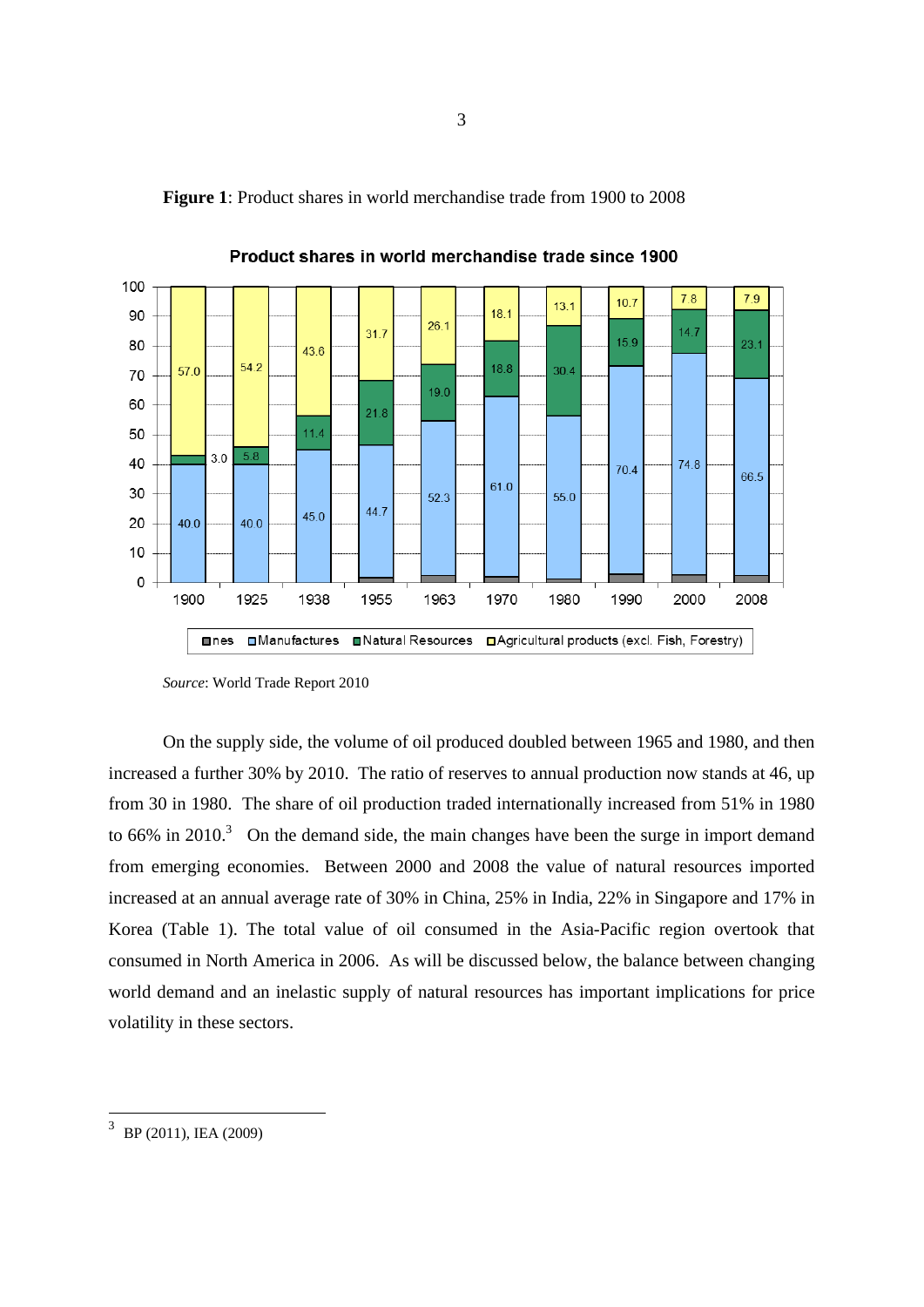|                      | Value  | Share in<br>world | Share in total<br>merchandise | Annual percentage change |      |      |
|----------------------|--------|-------------------|-------------------------------|--------------------------|------|------|
|                      |        |                   |                               | 2000-08                  | 2007 | 2008 |
| World                | 3345.6 | 100.0             | 27.5                          | 17.9                     | 14.2 | 33.0 |
| European Union (27)  | 766.6  | 22.9              | 33.6                          | 18.1                     | 11.0 | 31.9 |
| <b>United States</b> | 583.4  | 17.4              | 27.0                          | 15.0                     | 6.9  | 27.9 |
| Japan                | 350.2  | 10.5              | 45.9                          | 13.9                     | 9.2  | 40.6 |
| China                | 330.3  | 9.9               | 29.2                          | 30.0                     | 32.5 | 43.0 |
| Korea, Rep. of       | 182.0  | 5.4               | 41.8                          | 17.3                     | 13.4 | 37.0 |
| India                | 135.4  | 4.0               | 42.9                          | 25.1                     | 20.8 | 52.5 |
| Singapore            | 95.1   | 2.8               | 29.7                          | 22.3                     | 16.0 | 60.0 |
| Chinese Taipei       | 83.1   | 2.5               | 34.5                          | 18.6                     | 18.1 | 29.3 |
| Canada               | 67.3   | 2.0               | 16.5                          | 15.2                     | 10.1 | 30.1 |
| Turkey               | 50.7   | 1.5               | 25.1                          | 22.3                     | 22.5 | 33.4 |
| Thailand             | 49.9   | 1.5               | 27.9                          | 20.9                     | 5.1  | 37.4 |
| <b>Brazil</b>        | 42.8   | 1.3               | 24.7                          | 19.1                     | 29.3 | 47.5 |
| Mexico               | 40.5   | 1.2               | 13.1                          | 19.4                     | 22.7 | 35.1 |
| Indonesia            | 37.7   | 1.1               | 29.1                          | 20.5                     | 16.3 | 44.6 |
| Australia            | 34.8   | 1.0               | 18.2                          | 20.5                     | 17.1 | 43.8 |
| Above 15             | 2849.8 | 85.2              |                               |                          |      |      |

**Table 1**: Leading importers of natural resources, 2008 (billion dollars and percentages)

*Source*: World Trade Report 2010

|                             | Value  | Share in<br>world | Share in total<br>merchandise | Annual percentage change |         |      |
|-----------------------------|--------|-------------------|-------------------------------|--------------------------|---------|------|
|                             |        |                   |                               | 2000-08                  | 2007    | 2008 |
| World                       | 3247.3 | 100.0             | 27.7                          | 18.5                     | 15.3    | 32.8 |
| <b>Russian Federation</b>   | 341.2  | 10.5              | 72.9                          | 23.1                     | 16.2    | 34.1 |
| Saudi Arabia                | 282.0  | 8.7               | 90.0                          | 18.8                     | 9.9     | 35.7 |
| Canada                      | 177.7  | 5.5               | 39.0                          | 13.0                     | 13.6    | 24.9 |
| European Union (27)         | 176.6  | 5.4               | 9.2                           | 18.5                     | 16.8    | 28.2 |
| <b>United States</b>        | 142.5  | 4.4               | 11.0                          | 17.3                     | 17.5    | 42.4 |
| Norway                      | 130.6  | 4.0               | 77.8                          | 14.0                     | 8.4     | 23.7 |
| Australia                   | 114.3  | 3.5               | 61.1                          | 19.3                     | 13.6    | 54.3 |
| <b>United Arab Emirates</b> | 109.4  | 3.4               | 52.1                          | 17.6                     | 8.9     | 33.5 |
| Iran                        | 95.5   | 2.9               | 84.2                          | 18.0                     | 38.4    | 27.1 |
| Kuwait                      | 82.9   | 2.6               | 95.2                          | 20.9                     | 11.5    | 39.7 |
| Venezuela                   | 79.8   | 2.5               | 95.8                          | 14.1                     | 7.4     | 27.8 |
| Algeria                     | 78.4   | 2.4               | 98.8                          | 17.4                     | 10.3    | 31.7 |
| Nigeria                     | 75.4   | 2.3               | 92.2                          | 13.7                     | $-12.5$ | 48.2 |
| Singapore                   | 67.7   | 2.1               | 20.0                          | 23.8                     | 17.6    | 44.2 |
| Angola                      | 67.1   | 2.1               | 100.0                         | $\cdot$ .                |         |      |
| Above 15                    | 2021.0 | 62.2              | -                             |                          |         |      |

|  | Table 2: Leading exporters of natural resources, 2008 (billion dollars and percentages) |  |  |  |  |
|--|-----------------------------------------------------------------------------------------|--|--|--|--|
|--|-----------------------------------------------------------------------------------------|--|--|--|--|

*Source*: World Trade Report 2010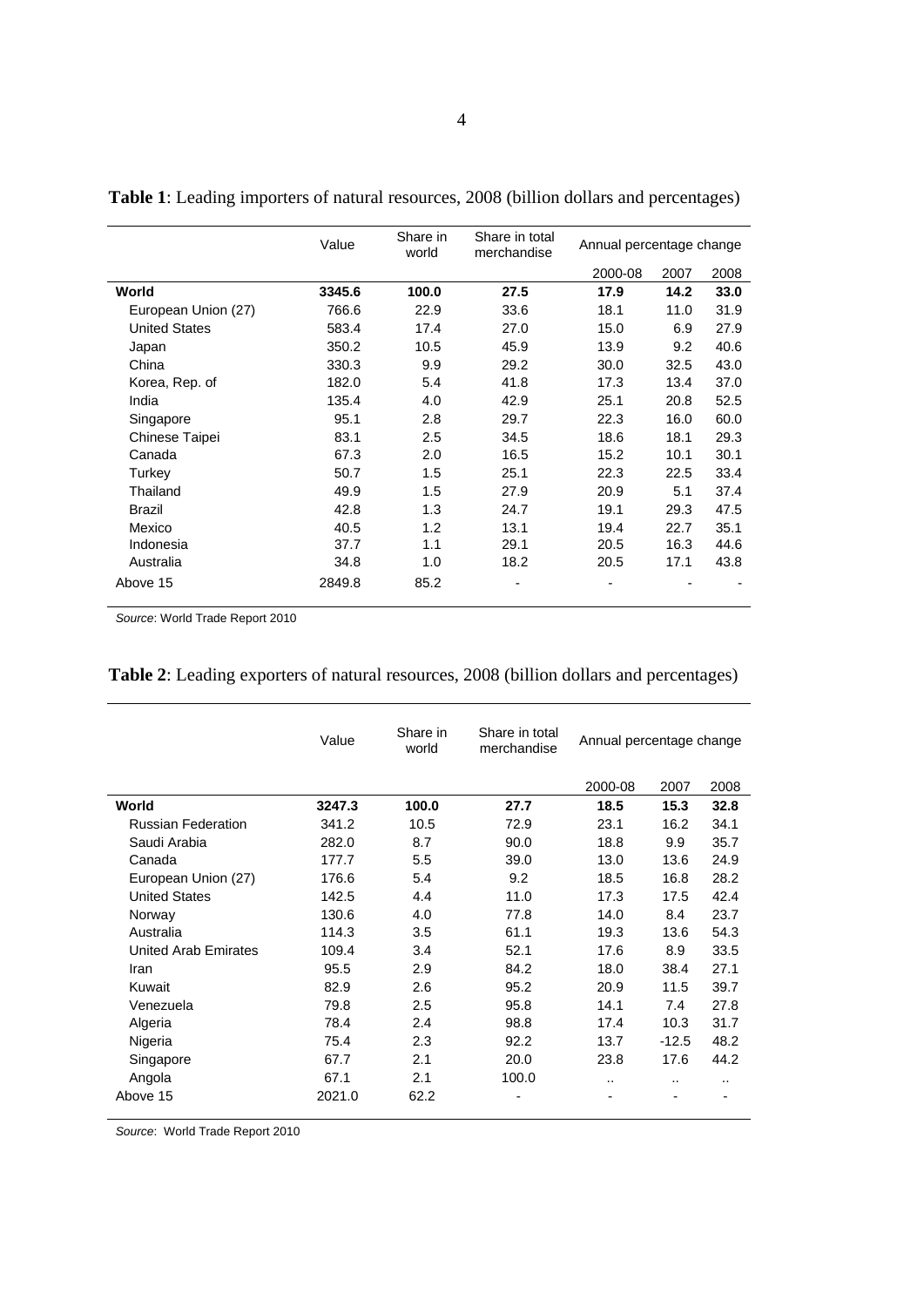The leading exporters of natural resources are reported in table 2. While this group includes both advanced economies such as Canada and the US and less developed economies such as Saudi Arabia or Venezuela, there is a distinctive feature that separates advanced and developing exporters. Within the latter group, resource sectors often have a dominant position. For the Middle East, Africa, the Commonwealth of Independent States (CIS) resources represent a share of total merchandise exports of 74, 73 and 70% respectively, while for North America, Asia and Europe this proportion is below 20%. Figure 2 shows the share of resources in exports for the sample of countries with the least diversified exports (i.e. highest concentration of exports<sup>4</sup>). The high correlations between these two variables can be easily detected: with very few exceptions, countries with the least diversified exports are resource exporters.



**Figure 2**: Dominance of natural resource exports

*Source*: World Trade Report 2010

<sup>&</sup>lt;sup>4</sup> The concentration index is the share of the products in the standard international trade classification (SITC) at the 3-digit level that exceeds 0.3% of a given country's exports (values closer to 1 indicate greater concentration of exports).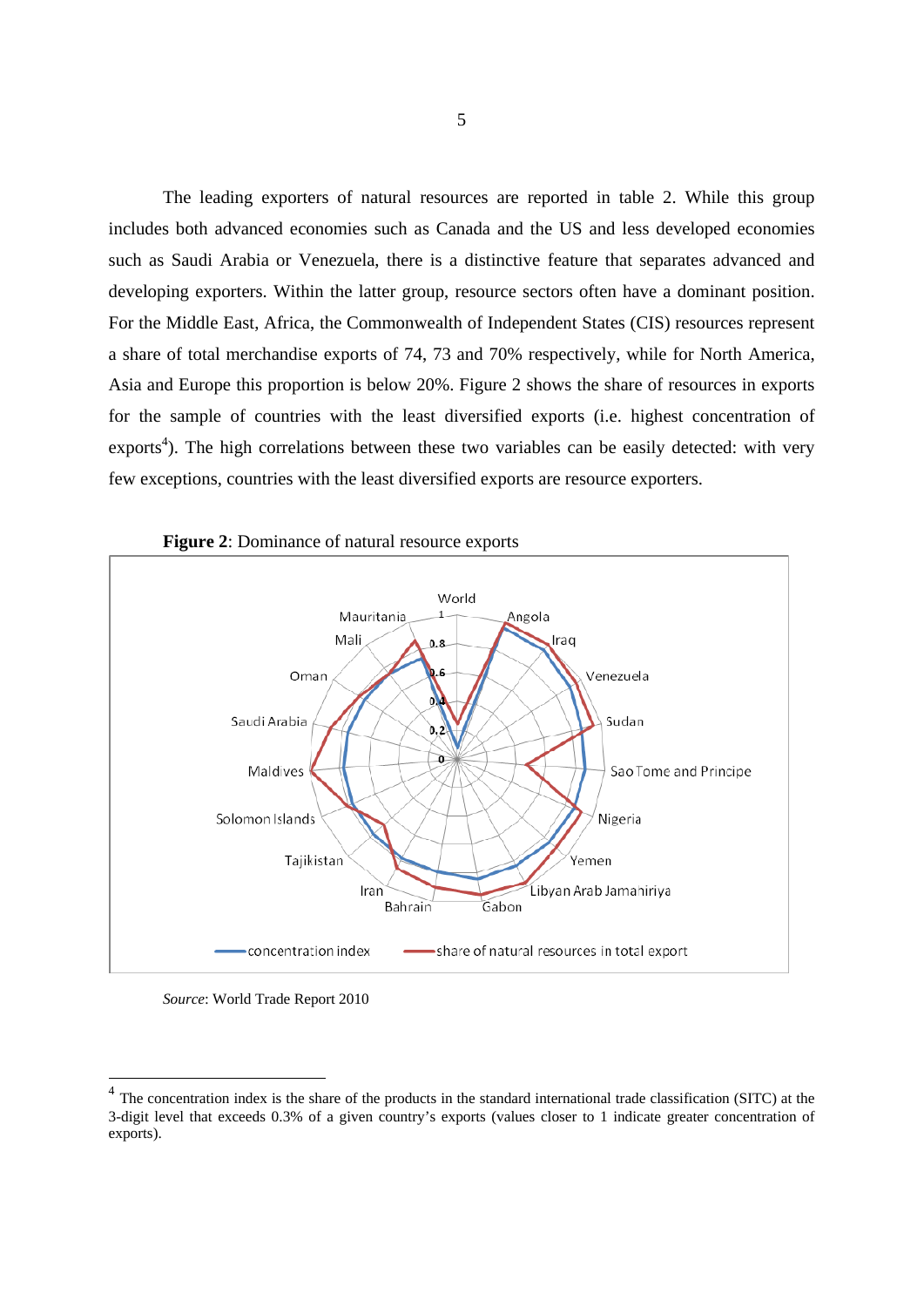These disparities in natural endowments play an important part in explaining international trade.<sup>5</sup> As traditional trade theories emphasize, trade improves economic efficiency by allowing natural resources to move from areas of excess supply to areas of excess demand. These "static" effects, however, need to be evaluated against the dynamic effects that trade has on the exhaustibility of natural resources.

There is a substantial literature on the dynamic effects of international trade in renewable resources such as forestry or fish. Several studies point out that, when resources suffer from open access problems that result from weak property rights, trade may exacerbate the depletion of the resource (Chichilnisky, 1994, Brander and Taylor, 1997, 1998, Karp et al. 2001).<sup>6</sup> However, Copeland and Taylor (2009) argue that trade pessimism may be overstated. The strength of the property rights regime depends on a variety of factors, including the ability of a government to monitor supplies, the technology for harvesting and for regulating, and the economic benefits from poaching the resource. An increase in the price of the natural resource brought about by trade affects each of these factors in different ways. It may lead to increased monitoring effort or higher penalties for poaching, both of which would strengthen the property rights regime and limit resource depletion.

The literature on trade in non-renewable resources, such as fuels and minerals, is more fragmented and reaches less clear-cut conclusions. A first set of studies, summarized in Kemp and Long (1984), look at whether the predictions of the Heckscher-Ohlin theory are sustained in a setting à la Hotelling (1931) where producers take into account the opportunity cost of depleting the resource. This approach, however, neglects some salient features of markets for finite resources, such as their imperfectly competitive nature (Davis, 2010). A second set of studies abstracts from the determinants of international trade and focuses more narrowly on the exporters' optimal extraction path under imperfect competition. As this is essentially a policy choice, we return to it in section 3.2.

 $\overline{a}$ 

<sup>&</sup>lt;sup>5</sup> This is an obvious implication of the Heckscher-Ohlin model. Leamer (1984) and Trefler (1995) find results consistent with the predictions of this theory. More recently, variables such as education, infrastructure and institutions have also been observed to affect sectoral patterns of natural resources trade (Lederman and Xu 2007). Hence, natural resource endowments are best seen as a necessary but not sufficient condition for the production and export of resources.

 $6 \text{ Å}$ n example of how the combination of open trade and weak property rights can lead to resource depletion in the exporting country is the near extinction of the Great Plains buffalos in the US in the  $19<sup>th</sup>$  century (Taylor, 2007).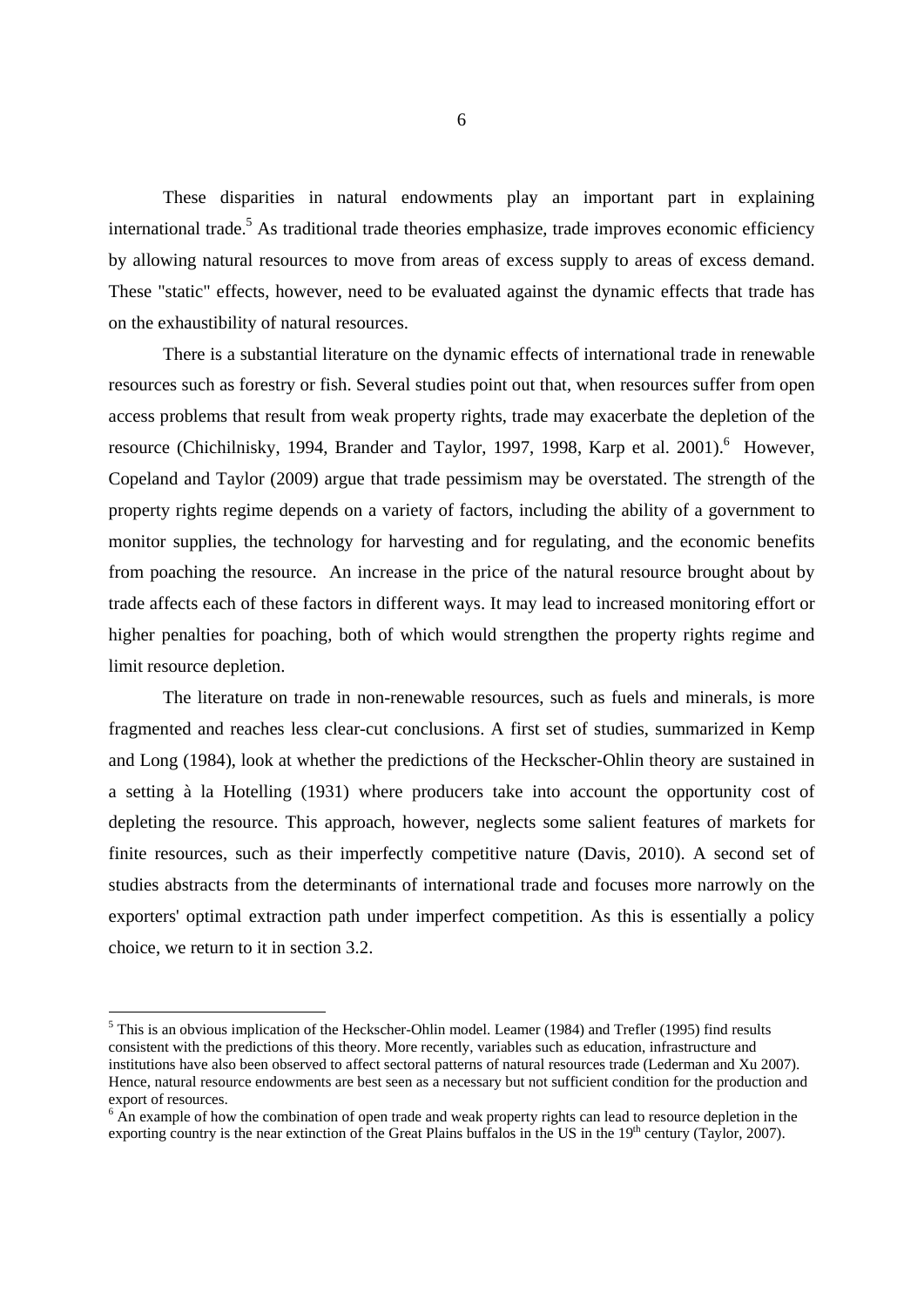A large body of economic literature has dealt with the problems associated with the high concentration of resource exports and lack of diversification. An expansion of the natural resource sector can have negative effects on the ability of a resource rich economy to export in other sectors by raising the real exchange rate ("Dutch disease"). A number of studies have shown that this tendency can have negative effects when the sectors that are crowded out by resource exports could have positive spillovers, such as learning by doing or economies of scale, on the rest of the economy (van Wijnbergen, 1984, Krugman, 1987, Sachs and Warner, 1995). While later studies have shown that the real exchange rate may not necessarily increase in response to an expansion of the natural resource sector (e.g. Corden and Neary, 1982, Torvik, 2001), the empirical literature is generally supportive of the predictions of the Dutch disease hypothesis. Sachs and Werner (1995) find that resource rich economies have slower growth in manufacturing exports; Stijns (2003) shows that the price-led energy booms tend to systematically hurt energy exporters' real manufacturing trade.<sup>7</sup>

 It is also important to note that trade in resources is often not just spot-trade in the commodity, but also involves longer-term international contracts. Historically, these included long-term contracts between producer and consumer countries in energy commodities, such as oil and natural gas, and in metals, such as copper, aluminium and iron ore. Over time, these bilateral supply contracts have been complemented and sometimes replaced by trading on organized markets, as exemplified by the evolution of the market for crude oil (Stroupe 2006). The preponderant form of these longer term contracts are now exploration and production contracts between resource extraction companies and host governments. These are a form of foreign direct investment (FDI), but are quite distinctive in so far as the government is the ultimate owner of the resource that is extracted and long term arrangements – royalties, taxes, and possibly production sharing arrangements – are put in place before contracts are signed. These long term contracts are the subject of section 4, and in this and the next section we concentrate on the flow trades in the resources themselves.

 $<sup>7</sup>$  An appreciation of the real exchange rate is not the only channel through which a "resource curse" can materialize.</sup> The literature has identified other mechanisms, not directly related to natural resource trade, including the impact of resource abundance on rent seeking/institutions and on civil conflict. For a recent survey, see van der Ploeg (2011).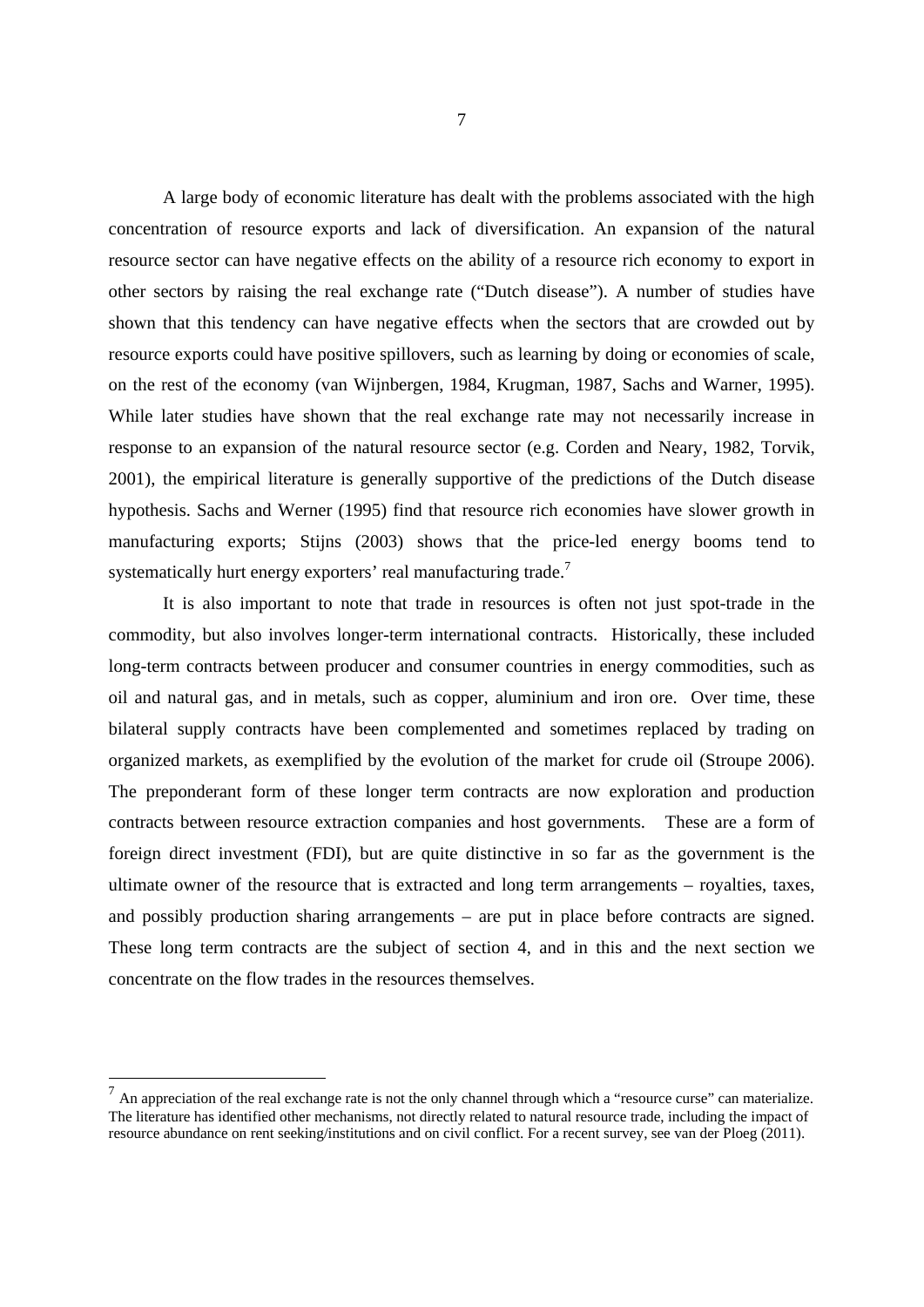#### **2.2 Prices and volatility**

Natural resource trade has taken place at prices which have undergone long periods of secular decline, followed by abrupt spikes and periods of high volatility. Reasons for the long run decline were discussed in the Prebisch-Singer debates of the 1950s and 60s, and focused on low income elasticities for some commodities, food in particular. The picture is now very different, with growing demand from emerging markets reversing earlier price falls.

Volatility has reached new highs across fuels, minerals, and agricultural commodities. For instance, fuel prices jumped 234% during 2003-08, while mining products and food rose 178 and 120% respectively. While the causes of volatility are not necessarily international, its consequences are particularly severe because of the asymmetric impact of price fluctuations on different countries. Oil price shocks were one of the major drivers of recessions in the US (Hamilton 2009), although there is evidence that their impact is diminishing; a 10% increase in the price of oil was estimated to reduce US GDP by 0.7% over a 2-3 period prior to 1984, but just 0.25% after 1984 (Blanchard and Gali 2007), a number consistent with recent cross-country work by Rasmussen and Roitman (2011). For resource exporters, particularly developing countries, price instability has been one of the major factors leading to the 'resource curse'. Poelhekke and van der Ploeg (2009) test the direct impact of natural resource abundance on economic growth and its indirect effects through volatility of unanticipated output growth. They find that, although the direct effect can be positive, it can be swamped by the negative impact resulting from volatility.

 Much research has gone into investigating the causes of price volatility, particularly for oil. One fundamental reason for large price swings is low price elasticities. Estimates of the elasticity of demand for oil are extremely low, with short run price elasticities estimated in the range  $0.05 - 0.3$  and long run elasticities  $0.2 - 0.9$  (Hamilton 2008, 2009). Supply into the spot market has also been estimated to have low price elasticity, for example the US Energy Information Agency (EIA) use a short run elasticity of 0.02 and long run 0.1 (see Smith 2009). Clearly, with such low elasticities, relatively small supply or demand shocks translate into large price changes.<sup>8</sup>

<sup>&</sup>lt;sup>8</sup> See Smith (2009) for some examples.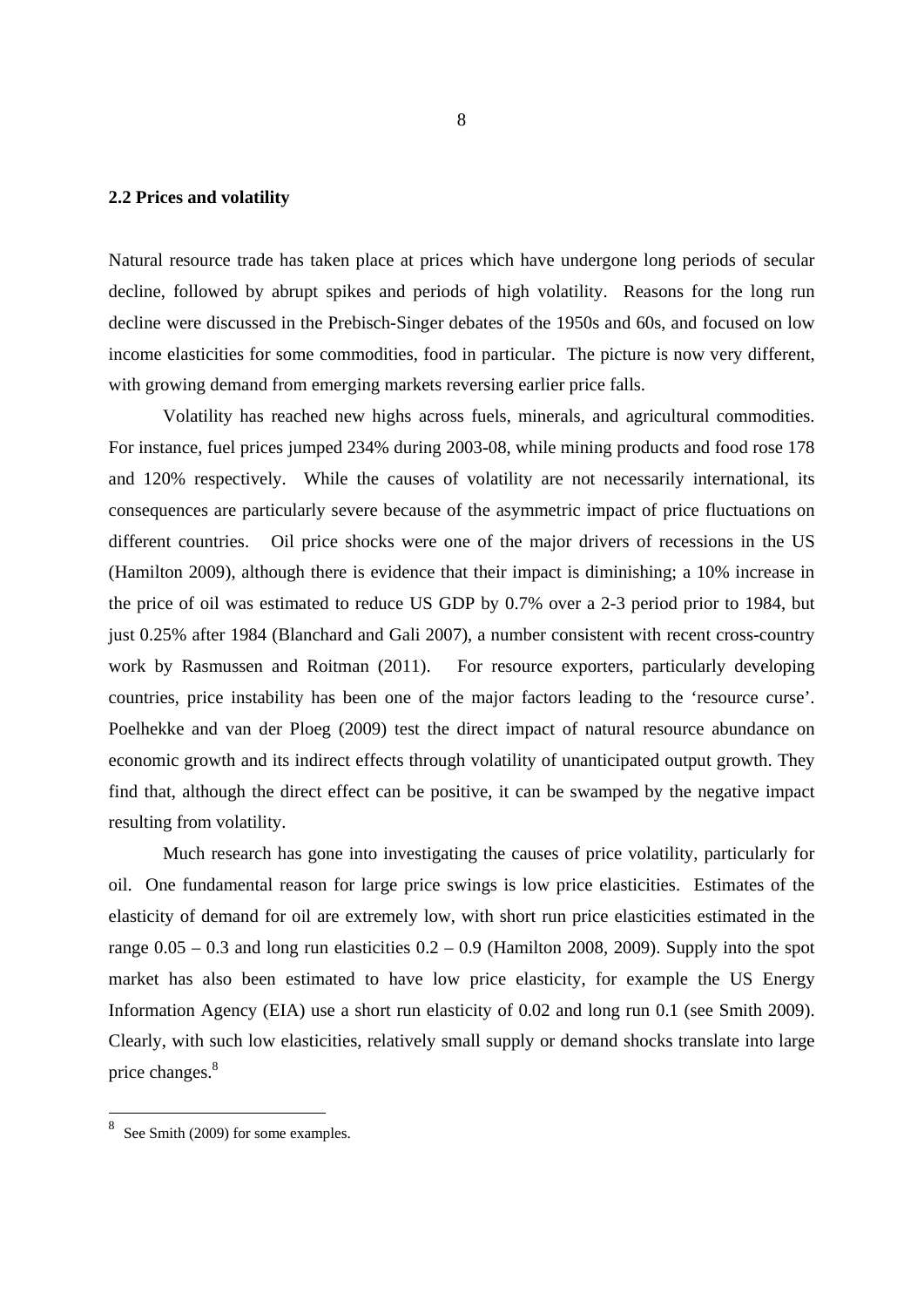However, the supply side of the market is complicated by many factors including suppliers' monopoly power, and the fact that oil and other natural resources are non-renewable assets. Price contains a large element of rent, and is not anchored by unit production costs. Supply decisions depend partly on the technology of installed capacity – how much can be mined or pumped given the capital stock of the sector – and also on asset holding decisions. Long run decisions on depletion rates lead to the Hotelling rule, that in competitive equilibrium the rent element of price will rise at the rate of interest; the level of the price is such that cumulative demand leads to its eventual complete depletion. Short-run decisions depend on the extent to which the asset which can be stored underground or in above-ground inventories, and on the relationship between current prices and future prices. This in turn is a relationship between trade on the spot market (trade in the physical good) and in futures markets (trade in financial assets).

A frequently heard claim is that speculation in futures markets has been a factor in destabilising the spot market. The trade is dominated by two exchanges, the New York Mercantile Exchange (NYMEX) and Inter-Continental Exchange (particularly ICE Futures Europe) on which oil trading volumes have gone from 1.51 times annual oil consumption to 8.45 times between 1994 and 2009.<sup>9</sup> There are three broad classes of traders. Producers of resources sell short, typically with rather short contracts (six months to one year), as a way of purchasing insurance on the price of future output. This is particularly true in agricultural products, but also applies to minerals and fuels. Index traders are on the other side of the market. These are investors who seek to hold commodities as part of a diversified portfolio and do so (without holding physical commodities) by buying futures contracts; the volume of this trade is large, but most of it is accounted for by rolling over the relatively short contracts on offer. The third class of investors are active traders or speculators who are engaged in 'price discovery'.

The role of futures trades, speculators in particular, in generating volatility has been hotly debated, with one side claiming that speculation has been a factor in destabilising the spot price. However, a price increase in the futures market will raise price in the spot market only if the quantity supplied to the spot market is reduced; this operates through an increase in inventories, as the commodity is held back for future rather than current delivery. There is no evidence that

<sup>&</sup>lt;sup>9</sup> Turner, Farrimond and Hill (2011). Of course, oil is only consumed once but trades can take place multiple times in a year.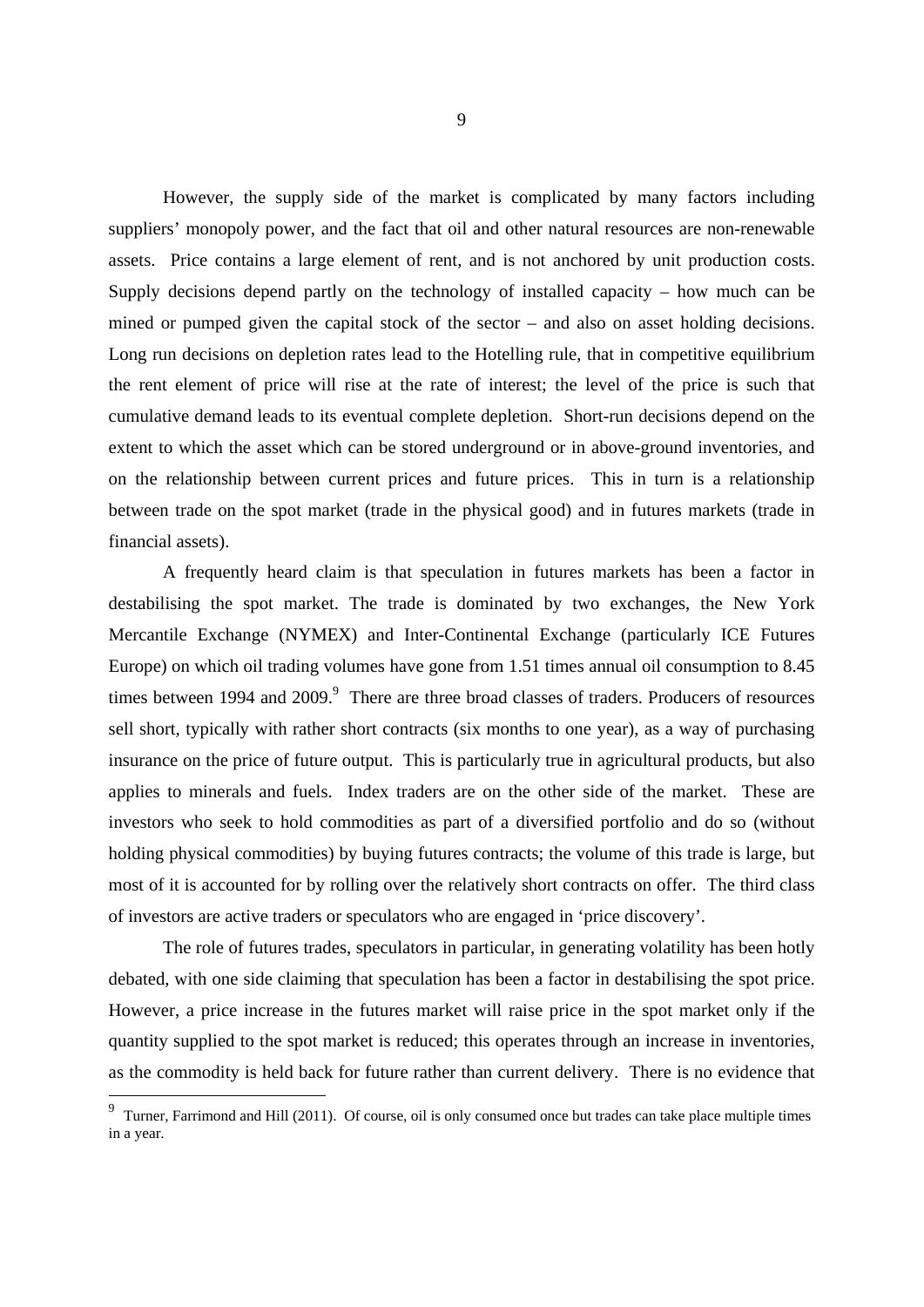inventories increased during the price spikes of recent years, this suggesting that pure speculation was not a force. However, given a very low elasticity of demand, the required scale of inventory change is correspondingly small.

A more complete understanding of the interaction between markets comes from thinking about the expectations of traders. Dvir and Rogoff (2009) look at the impact of different demand shocks and show how the asset (and inventory holding) side of the market may increase volatility. If there is a positive shock to the level of demand which is transient (largest in the current period and decaying over time) then inventories will act to reduce the variance of prices: they are run down in the first period as physical supply is moved to the period with the largest demand shock. However, if a positive shock to demand is interpreted as being indicative of a shock to the rate of growth of demand (so its effect is persistent and possibly increasing) then inventory adjustment will amplify the first period impact of the shock; despite an increase in current demand, supply will be moved from the present to the future. Dvir and Rogoff make the empirical claim that this sort of behaviour characterised oil markets in the period 1861-1878, and again since 1972. These were both periods of relatively high prices and high volatility, and also periods in which there were supply restrictions (rail-road distribution monopoly in the US prior to 1878 and OPEC post 1972) and changing expectations about long run growth (the transformation of the US economy in the  $19<sup>th</sup>$  century and the Asian economy in the late  $20<sup>th</sup>$  and  $21<sup>st</sup>$  centuries). This line of argument is consistent with others. Kilian (2011) suggests that increasing demand explains the 2003-08 oil price shock. Allsopp and Fattouh (2011) point to increased uncertainty about future non-OECD demand, as well as supply factors, meaning that the long-run price 'anchor' has disappeared.

 In summary then, while understanding of resource price behaviour remains incomplete, the emerging consensus is that changes are driven by fundamentals. Low demand and supply elasticities (the latter not increased by asset holding behaviour) combined with shocks to the fundamentals are sufficient to explain the levels of volatility observed in recent years.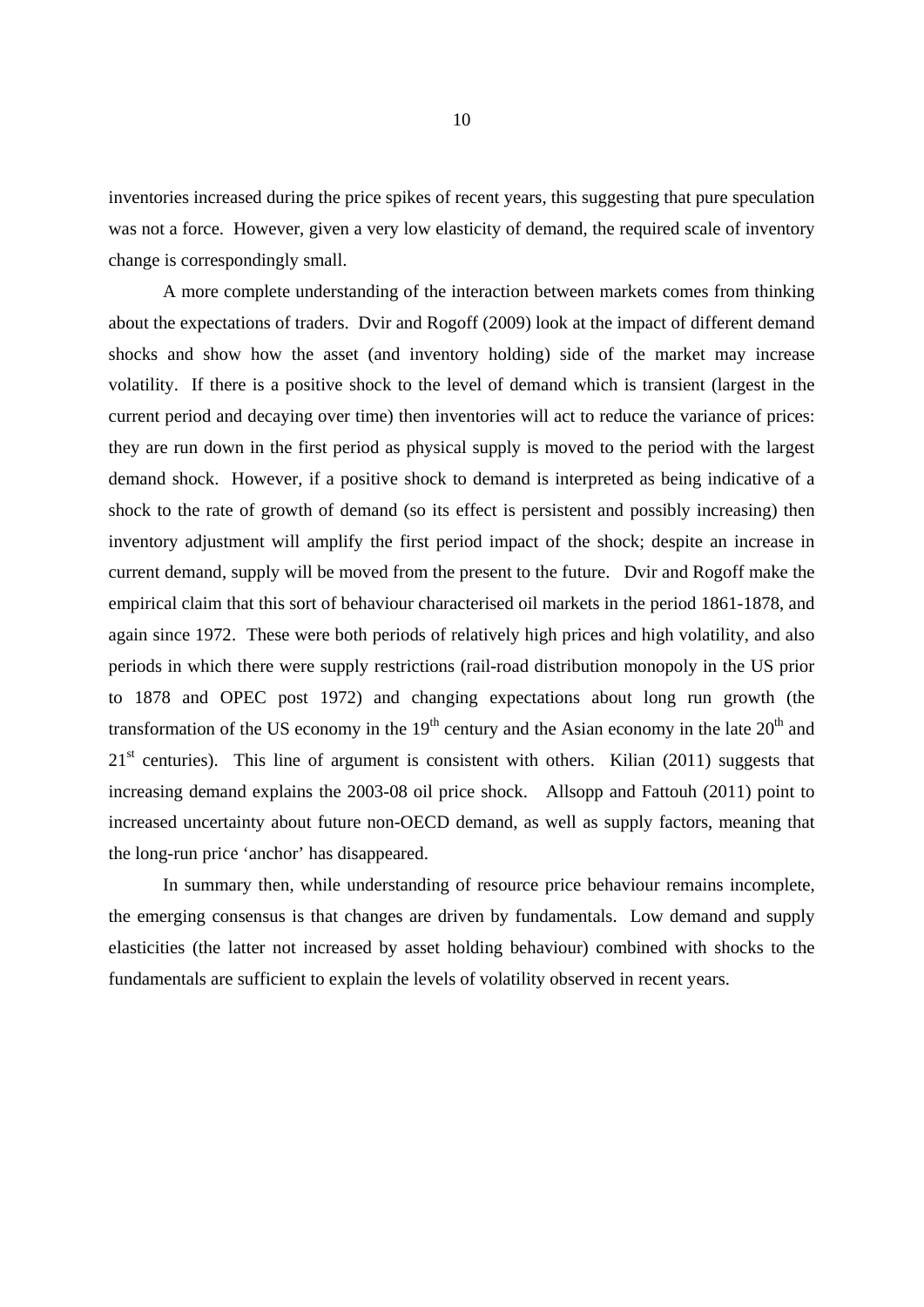## **3. Trade policy: motives and outcomes**

Given these background facts, we now turn to policy, looking at policy instruments, motives for their use, and the ensuing policy equilibrium.

#### **3.1 Instruments and rules**

-

The WTO now consists of 153 countries and provides an institutional framework to reduce obstacles to international trade and prevent the prisoners' dilemma of trade protection. The main instruments are the prohibition of quantitative trade restrictions and the downwards negotiation of import tariffs, coupled with the dispute settlement mechanism, and with agreements regulating trade in services and intellectual property. Since its inception (and that of its predecessor, GATT) tariff rates have fallen dramatically and trade volumes have risen much faster than income. Progress has been fastest for trade in manufactures, with agriculture lagging behind and trade in natural resources almost entirely outside the effective reach and disciplines of the organisation. There are a number of reasons for this.

 First, the focus of the WTO is on trade policy towards imports, not exports. This derives from the fact that trade in manufactures has generally not faced restrictive export policy, and the bulk of trade restrictions that were in place were targeted at imports.<sup>10</sup> Thus, while import tariffs cannot be set at a rate higher than the 'bound' rate agreed in countries' schedules of commitments, exports face no such binding. Article XI of the GATT specifies that exports should not be subject to quantitative restriction (with some exceptions<sup>11</sup>) but places no restriction on the levels of export taxes that can be used, except for some new members that accepted them as part of their accession protocol (e.g. China, Mongolia, Saudi Arabia, Ukraine, Vietnam).

 $10$  Export promotion measures, namely export subsidies, are an obvious exception as historically they have been widely used (WTO, 2006). Over time this policy has come under more stringent regulation in the GATT/WTO system. As it is well known, however, there is an asymmetry in the treatment of export subsidies on agricultural and manufacturing products that persists to the present day. While the latter are prohibited by the Subsidy and Countervailing Measures (SCM) Agreement, the Agreement on Agriculture envisages reduction commitments (but not the elimination) of export subsidies to agricultural products.

<sup>&</sup>lt;sup>11</sup> Exceptions include measures "relating to the conservation of exhaustible natural resources" and "to ensure essential quantities of such materials to a domestic processing industry during periods when the domestic price of such materials is held below the world price as part of a governmental stabilization plan" although adds "provided that such restrictions shall not operate to increase the exports of or the protection afforded to such domestic industry" (Art. XX:(i)).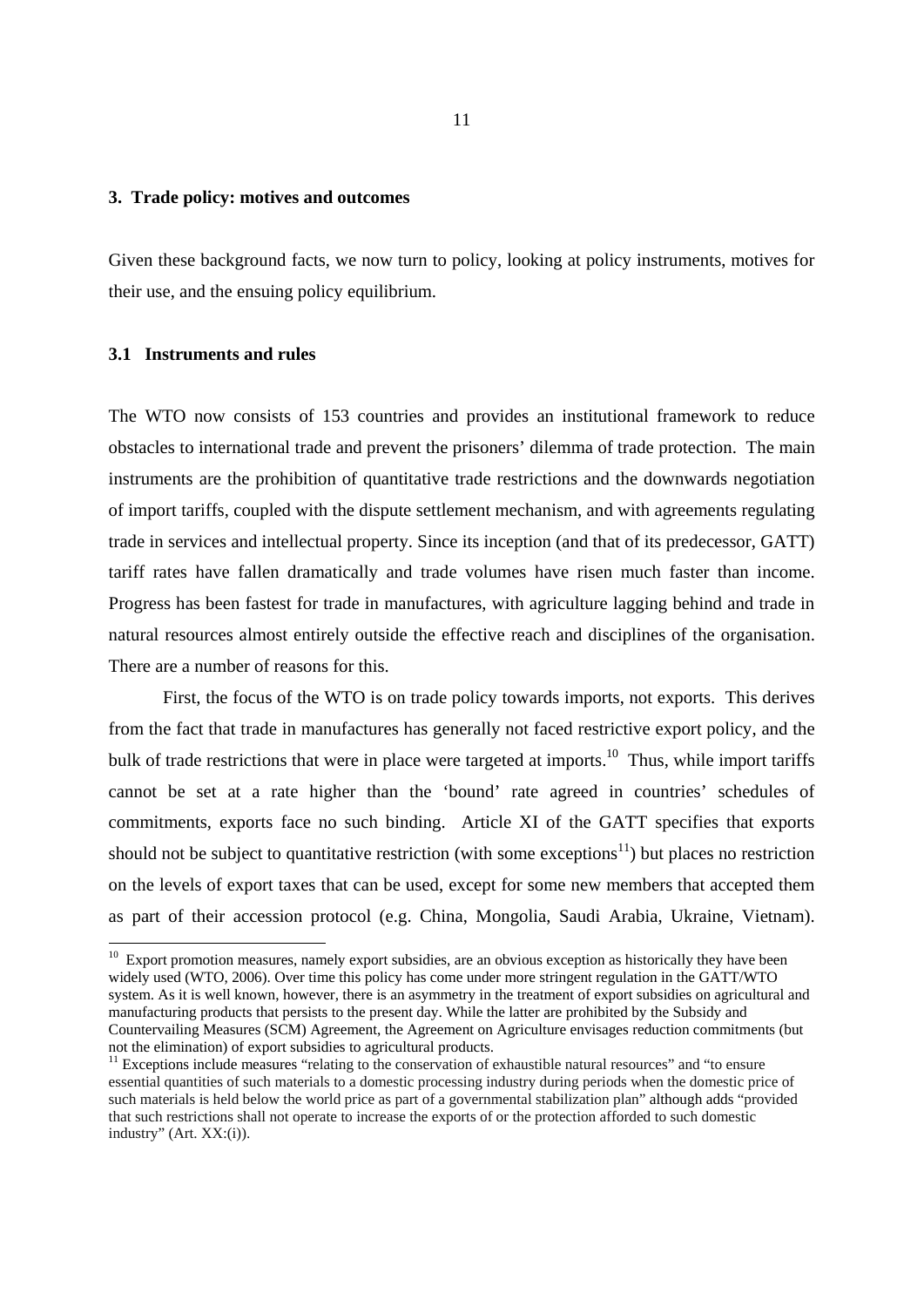However, trade policy in natural resources has largely been policy by exporters, not by importers.

 Second, the uneven geographical distribution of resource deposits means that many countries export a very high proportion of their output or, on the other side, import a very high proportion of their consumption. In this case trade policy and domestic policy are essentially equivalent. For example, while quantitative restrictions on exports are prohibited, government can set production quotas. And on the import side, governments may have bound import tariffs (e.g. on fuel), but face no WTO discipline on the level of (non-discriminatory) domestic tax that they can impose. Paradoxically then, the very fact that such a high proportion of natural resource output is traded, serves to put it outside the disciplines of the WTO. Furthermore, while the WTO membership now covers 153 countries, several of the largest resource exporters, including Iraq and Iran, remain outside. $^{12}$ 

#### **3.2 Trade policy for resource exporters**

-

Resource exporting countries can, potentially, control both the quantity of the resource exported and the overall quantity produced. In some circumstances the two instruments may be very similar but we separate them, looking first at export policy. The most direct instrument is an export tax (the use of which, as noted above, is not restricted by the WTO), although there are other instruments of dual pricing including discriminatory sales by state owned enterprises and domestic price ceilings. The effect of an export tax is to reduce the domestic price of the resource, since producers adjust supply until they are indifferent between exporting and selling in the domestic market. Given the world price, this transfers revenue from the resource producer to government (in the form of export tax revenue) and to domestic users (through the lower domestic price). It also creates the usual distortionary 'wedges' as the marginal value of exports comes to exceed the price (and marginal valuations) in the domestic economy.

The frequency of use of export taxes is illustrated in Figure 3. More than one-third of all notified export restrictions are in resource sectors, according to the WTO's Trade Policy Reviews. Specifically, export taxes on natural resources appear twice as likely as export taxes in

<sup>&</sup>lt;sup>12</sup> Russia's WTO accession was approved in December 2010. Russia will have to ratify the deal before official entry into the WTO.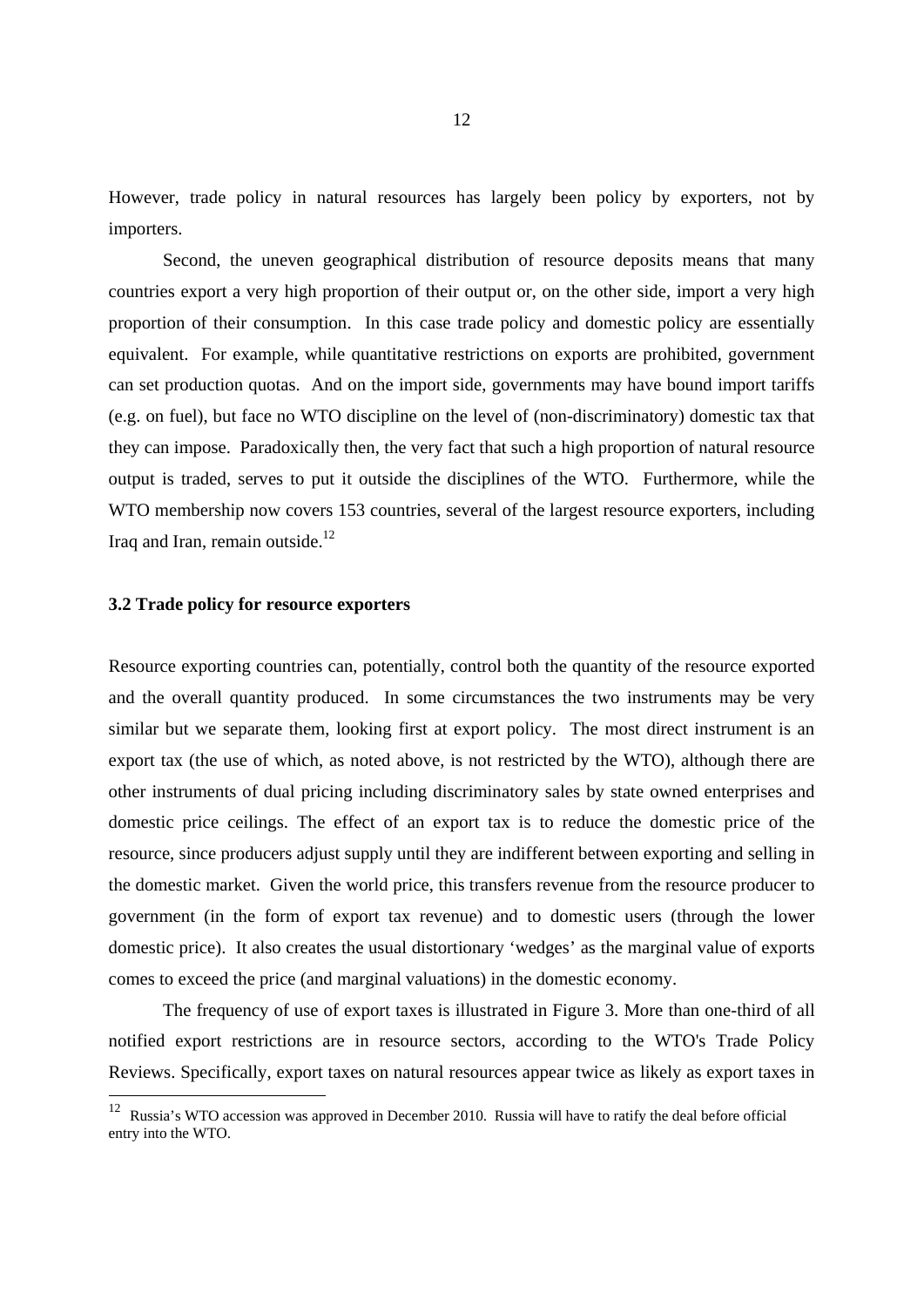other sectors, with 11% of world trade in natural resources covered by export taxes, compared to 5% of world trade as a whole. Focusing on specific resource sectors, shares of 5 to 10% of world trade in fuels and mining are covered by export taxes, while for fish and forestry these shares are higher. The fact that the frequency of these measures is generally lower than the share of trade covered suggests that large exporters of natural resources use these measures to a greater extent.<sup>13</sup> What motivates governments to use such a policy?

![](_page_14_Figure_1.jpeg)

![](_page_14_Figure_2.jpeg)

#### *Government revenue.*

-

While resource export taxes appear to raise revenue for government, their impact has to be evaluated taking into account other taxes and sources of public revenue. Most obviously, if government is the producer of the resource and all output is exported, then an export tax raises no (net) revenue; it is simply one part of government taxing another part of government. More

*Source*: World Trade Report 2010

<sup>&</sup>lt;sup>13</sup> In addition to export taxes, a number of quantitative export restrictions are often applied to resource sectors, including prohibitions, quotas, automatic and non-automatic licensing. Similarly to export taxes, these measures are more frequently used in natural resource sectors. Specifically, around 35% of total notified export restrictions are applied to natural resources.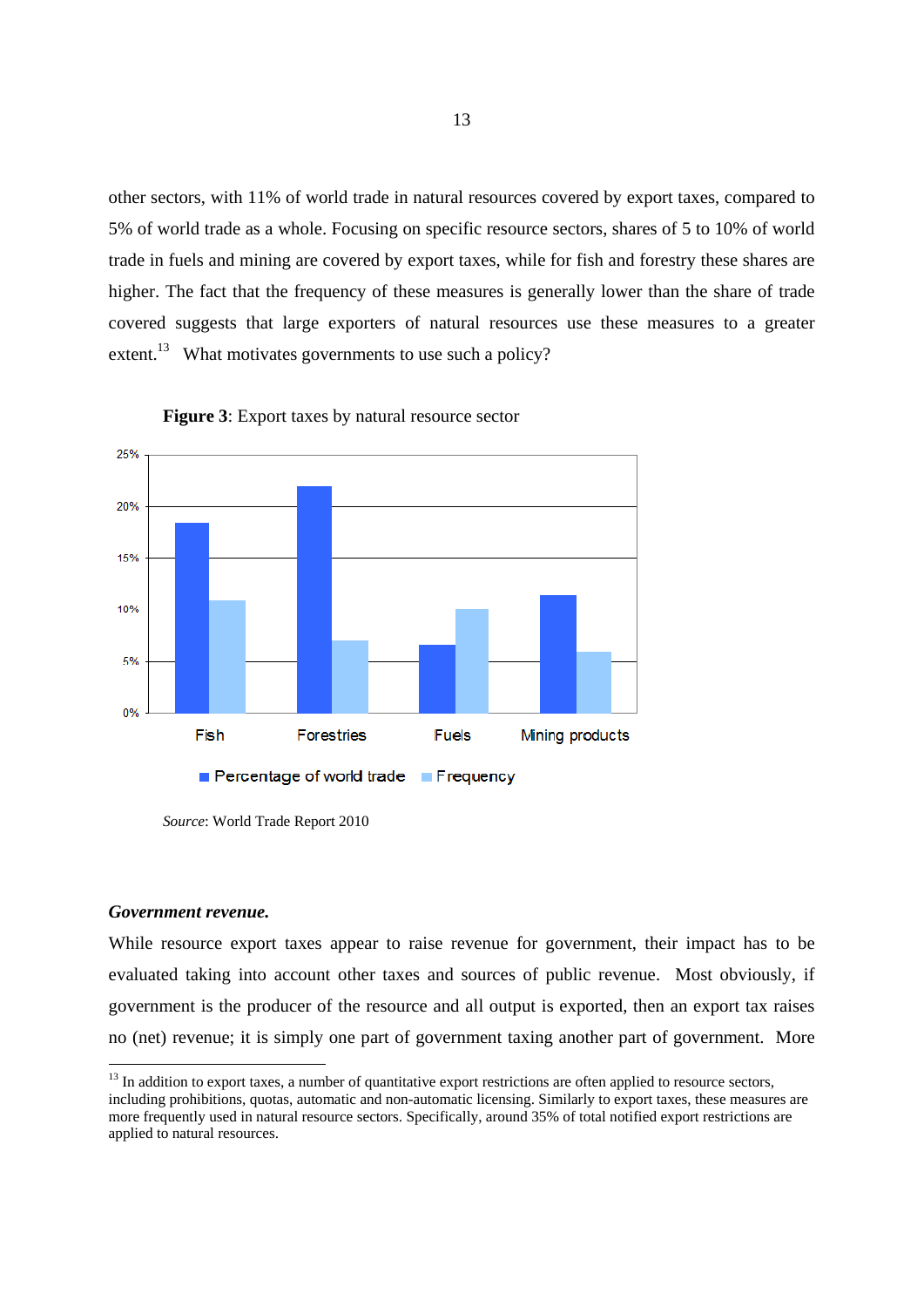generally, the export tax will raise government revenue only if the domestic private sector as a whole is a net seller of the resource (its share of resource rents is greater than its purchases of the resource, so a fall in the domestic price is a transfer from the private sector to government). In situations where government 'take' from resource rents is high, it is possible that the government loses revenue from an export tax, as any apparent revenue raised by an export tax is more than offset in losses on government sales of the resource in the domestic economy.

 This proposition has implications for policy towards imports, as well as exports. Import tariffs are equivalent to export taxes by 'Lerner symmetry' since, in equilibrium, a reduction in imports will always be matched by a reduction in exports. It therefore follows that in the situation described above in which export taxes raise no revenue, neither would import tariffs. A general equilibrium formulation of conditions under which this holds is given in Collier and Venables (2010). Intuition can be seen by considering a special case in which all foreign exchange earnings come from a perfectly inelastic supply of resource exports and accrue to government; demand for foreign exchange depends on the domestic price of imports relative to the price of domestic output. An import tariff that raises the domestic price of imports must therefore cause an equi-proportionate increase in the price of domestic output, in order to hold demand for foreign exchange equal to the fixed supply. In this special case an import tariff does not change relative prices, and therefore has no real effect on the economy whatsoever. The tariff raises revenue for government but leads to an increase in the price of domestic output that erodes the real value of resource revenues by an equal amount.

 Governments of resource dependent economies are often urged to diversify their revenue base by developing alternative tax bases, including trade taxes. However, the argument above suggests that this may be a misdirected policy and that, in resource exporting economies, the revenue argument for trade taxes may be weak. Trade tax revenues are illusory, as they merely shift real revenues between government accounts. Furthermore, trade taxes may have the usual adverse effects of causing distortions and deadweight loss. The most extreme of this has arisen in agriculture, where export taxes have been widely employed, in part to provide funds for governments. The distortionary effect has been massive, as exemplified by the experience of the African marketing boards (Jones 1987).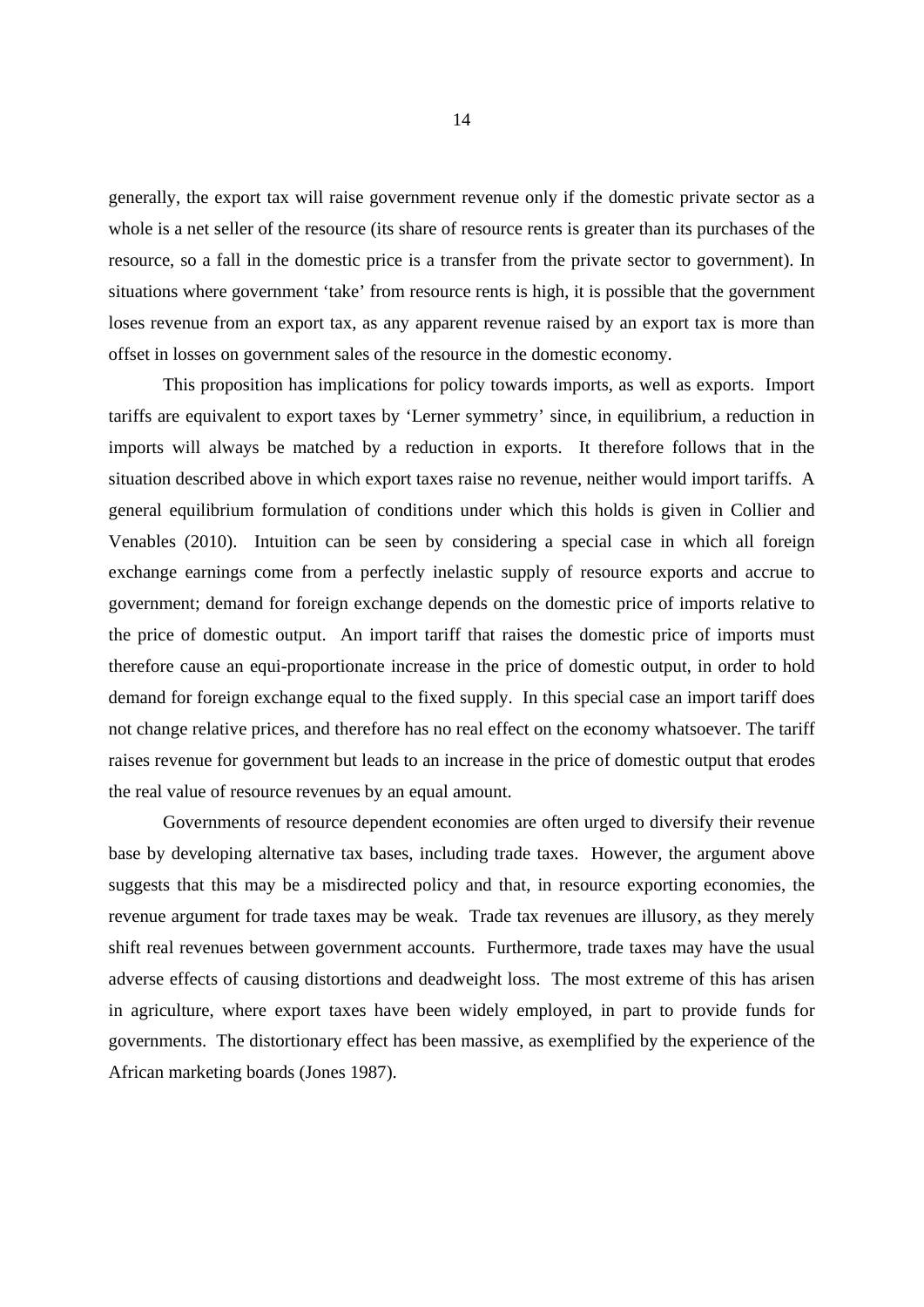### *Transfers to households.*

A second motive for using export taxes arises as they reduce the domestic price of the resource to domestic consumers. The clearest example is export taxes on fuel, equivalent to fuel subsidies, reducing the domestic price relative to the world price. The political economy case for oil exporters to use such policies can be strong, particularly in societies where citizens see no other benefit from their resource wealth. The scale of such subsidies on petroleum has been estimated to be running at some \$250 billion pa (Coady et al. 2010). Coady et al. suggest that 'tax-inclusive subsidies', calculated as the subsidy relative to a situation where a 30c per litre gasoline tax is imposed, are running at \$720bn pa or 1.0% of global GDP.<sup>14</sup>

 Export restrictions, including export taxes, prohibitions, quotas, have also been widely used in food sectors in recent times (Anderson and Martin, 2011; Bouet and Laborde, 2010; Headey, 2011; among others). In the period 2008-10 approximately 87 new restrictions were implemented in these sectors, covering a share of world trade in food staples such as wheat and rice that reached 14% and 35% respectively (Giordani et al*.* 2011). While the intent of governments may well be to offset consumers' losses in the face of high and increasing world food prices, export restrictions are often ineffective in insulating domestic markets (Ivanic et al. 2011) and exacerbate volatility of world food prices, an issue that we discuss further below.

#### *Downstream production.*

-

The benefits of lower prices accrue not only to households, but also to downstream users or processors of the resource. An export tax, similarly to other forms of export restrictions or dual pricing schemes, effectively subsidizes downstream industries because it allows them to source inputs at a lower price than otherwise prevailing in the international market. Therefore, an export tax on raw materials can increase the competitiveness of domestic producers in international markets. While resource production itself is not mobile, resource using sectors may be, so there is an incentive to use export taxes to attract such sectors. This creates a 'production relocation' effect of export policy, similar to the one identified by literature on the effects of import tariffs. Even though 'second best' arguments such as infant industry protection or the need for export diversification of a resource rich economy can justify the use of export restrictions to promote

<sup>&</sup>lt;sup>14</sup> Coady et al. select 30c per litre as a representative estimate of optimal gasoline taxes, based in revenue considerations and externalities related to congestion, accidents, and pollution.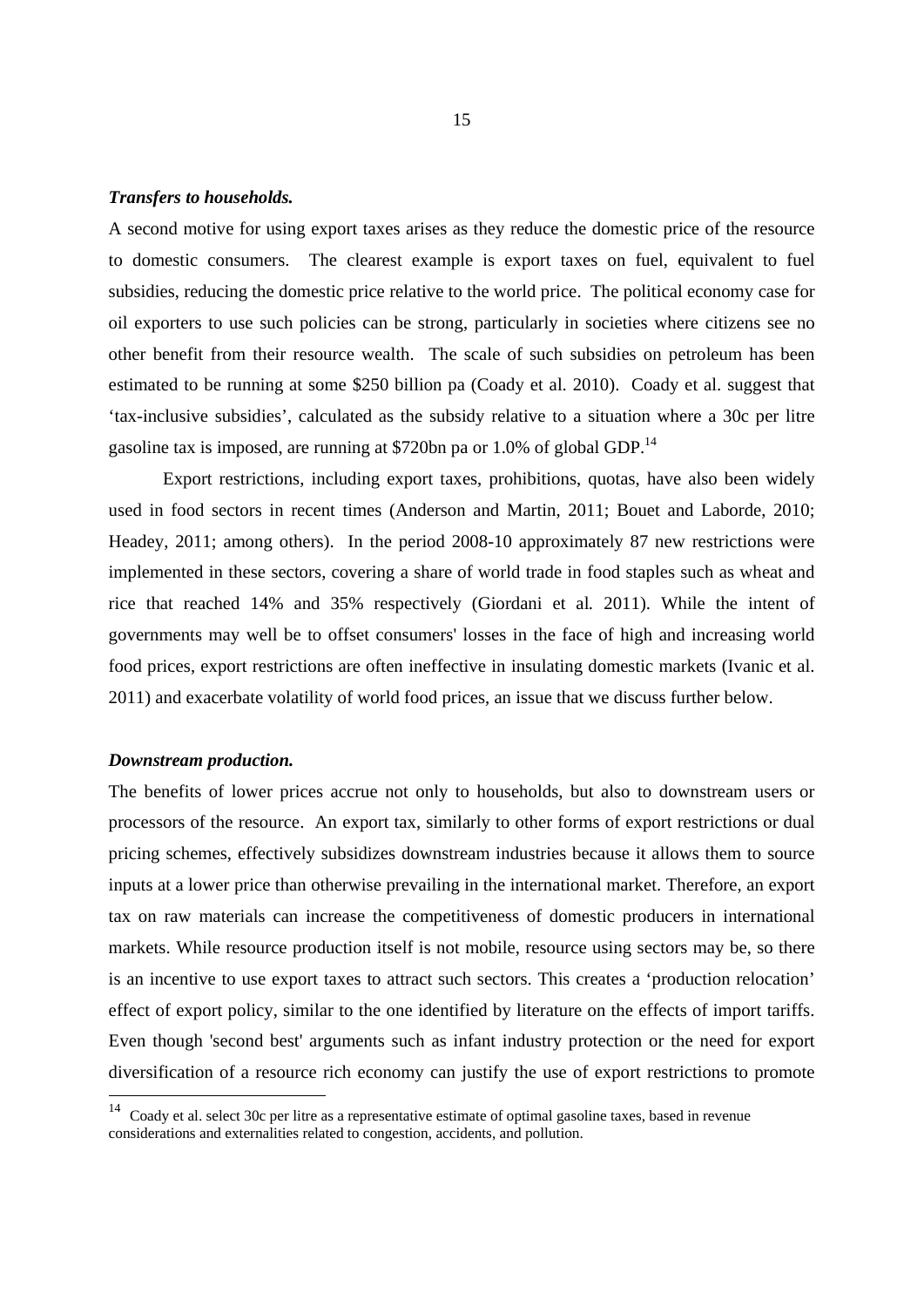domestic downstream production, this strategy has a number of drawbacks (Piermartini, 2004). First, export taxes, as other forms of subsidisation, may encourage the development of inefficient industries that will depend on government subsidies to survive in the market. Second, while often justified as a tool to improve resource sustainability, export restrictions may have negative environmental effects as they replace foreign demand with higher demand by the domestic processing sector.

 These trade-offs are exemplified by the experience of the tropical lumber industry. A number of WTO trade policy reviews and World Bank studies have documented how export restrictions on logs have played an important role in Indonesia's industrial policy in the 1980s and 1990s when the country expanded its plywood manufacturing and furniture industries. For instance, in 1992 Indonesia replaced a ban on exports of logs with a 200% export duty, which was decreased to 30% only in 1998 (World Bank, 2000). These measures, which collectively resulted in domestic prices well below the international price, contributed to over-logging and a wastage ratio above the international average, having a negative impact on forestry conservation in Indonesia. These considerations are reflected in a recent decision by a WTO Panel in the case involving export measures imposed by China on several raw materials:

"The Panel is also concerned with the possibility that export restrictions may have long-term negative effects on conservation due to the increased demand from the downstream sector. An export restriction on an exhaustible natural resource, by reducing the domestic price of the materials, works in effect as a subsidy to the downstream sector, with the likely result that the downstream sector will demand over time more of these resources than it would have absent the export restriction. This could offset the reduction in extraction determined by the export restriction." (WTO, 2011, paragraph 7.430, page 124)

#### *Rent and the terms of trade.*

The arguments developed above work through the impact of trade policy on domestic prices. But for a large enough producer – or producer cartel – export taxes or equivalent quantity restrictions may increase the world price of the good and thereby redistribute rent towards the producer country. This terms of trade manipulation has been attempted by many primary commodity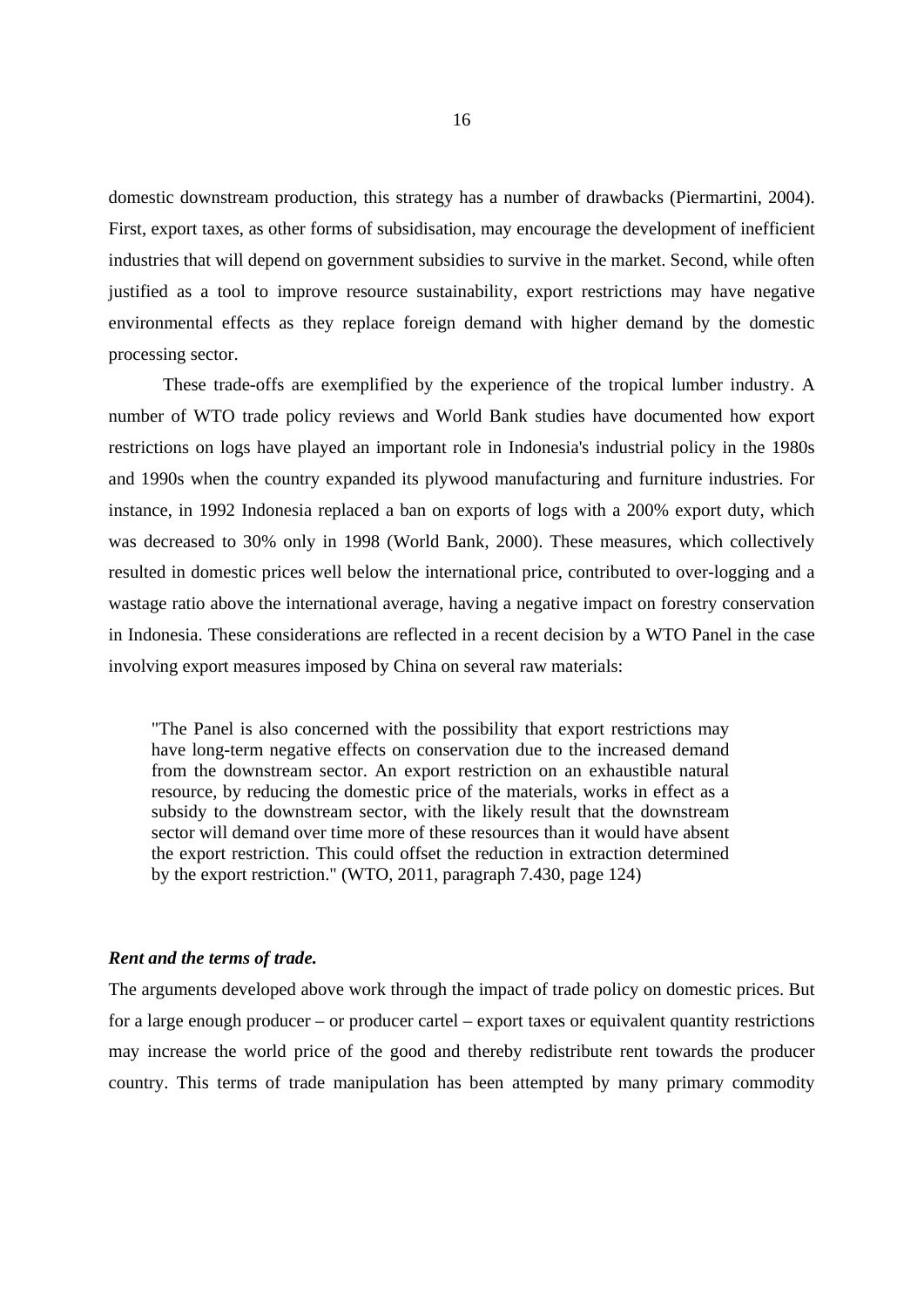cartels, most of which have been unsuccessful (see Teece et al. 1993, Radetzki 2008). An important cartel is OPEC, which regulates the overall quantity produced by member countries.

For exhaustible resources, changes in the international terms of trade are likely to be accompanied by changes in the inter-temporal terms of trade. Since the resource is exhaustible extracting less today means extracting more at some later date.<sup>15</sup> The benchmark model for thinking about this is that of Hotelling (1931), in which the equilibrium of price-taking producers has unit rent (price minus unit extraction cost) rising at the rate of interest. While the rate of interest sets the change in the price, the initial level of the price path is such that cumulative demand for the resource leads to its eventual complete depletion. Replacing competition by a cartel with market power in resource supply means that, in this argument, price is replaced by marginal revenue. If demand is iso-elastic and the power of the cartel is constant, then marginal revenue is a constant proportion of price, so the cartel extraction path is identical to the perfectly competitive one. The optimal use of cartel power is therefore to do nothing. If the ratio of marginal revenue to price changes, then it is profit maximising for the cartel to restrict supply in periods where the demand elasticity is relatively low, such as when the cartel is taking a large share of the market, or when there are few substitutes available. This leads to a presumption that a newly formed cartel will raise the price, shifting production to the future. 16

These arguments become less clear cut when other factors – the discovery of new sources of supply, the development of substitutes, the divergent interests of cartel members – are factored into the analysis. But there remains the fundamental point that a limited total supply of a resource sets the level of the price path, so attempts to manipulate the price can have short run effects, but are likely to have a relatively small impact on long run average prices.

#### **3.3 Trade policy for resource importers**

-

Import tariffs on natural resources are generally extremely low. Developed country tariffs range from 2.2% on fisheries to 0.5% on fuels. Tariff rates are higher for developing countries, ranging from 15.1% to 6.0%, but they are still well below tariff protection for merchandise trade as a

<sup>&</sup>lt;sup>15</sup> It may be profitable, but not time-consistent, to choose to leave some of the resource in the ground indefinitely.

<sup>&</sup>lt;sup>16</sup> See for example Dasgupta and Heal (1979). Marginal revenue is a fixed proportion of price if the demand curve for the resource is iso-elastic. For a nice survey of the issues see Gaudet (2007).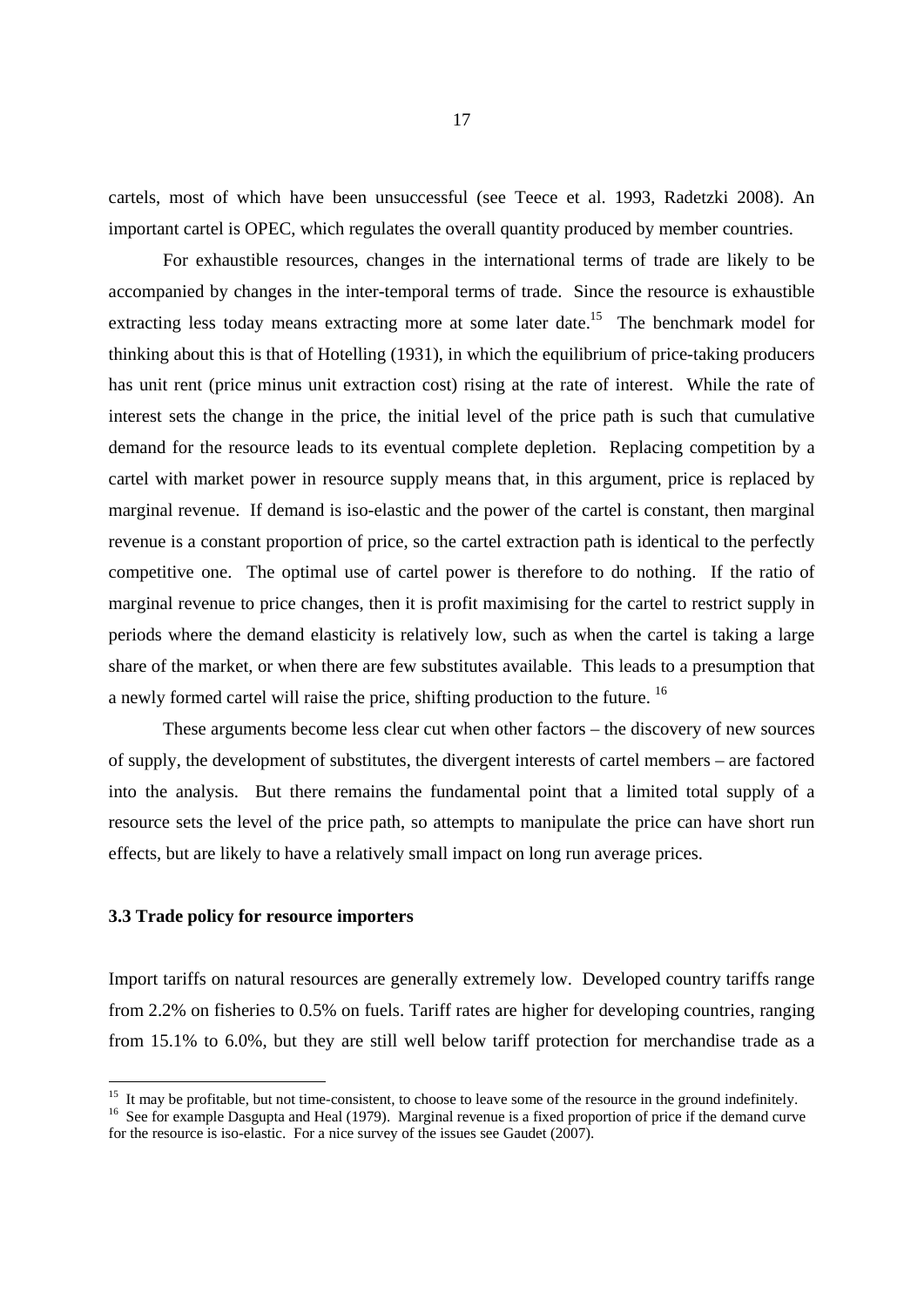whole. However, it does not follow from this that importers are policy inactive. Two sorts of policies are in place: tariff escalation and domestic taxation.

#### *Tariff escalation*

Just as resource exporters may seek to attract downstream activities by using resource export taxes, so resource importers may seek to attract these activities by offering tariff protection. The phenomenon of offering higher protection for processed resources than for raw ones is known as tariff escalation, and its extent is indicated in Figure 4 that documents the structure of developed countries' tariff protection by stage of processing in forestry, fuels and mining sectors. All three sectors show tariff escalation. Notice that although nominal tariff rates are low, rates on processed products are more than twice as high as rates on raw materials. For example, raw forestry products face an average rate of 0.57 % when entering developed countries, while their processed counterparts are taxed at a rate of 1.91%. Furthermore, sectors where tariff escalation is sizable are typically activities that have a high share of resource inputs (and low share of value added) in gross output, so that effective protection rates are high even if nominal rates are low. There are several reasons why tariff escalation in developed countries matters. First, as Corden (1966) put it, "an escalated structure biases trade in favor of raw materials against processed products" (Corden, 1966, page 229). Second, advanced economies represent the biggest market for developing resource rich countries. Hence, tariff escalation lowers the ability of the latter to diversify their export base. Furthermore, one reason often advanced by resource rich countries to motivate the use of export taxes is to redress the tariff escalation that they face in export markets, an issue that we will discuss in more detail in the next section.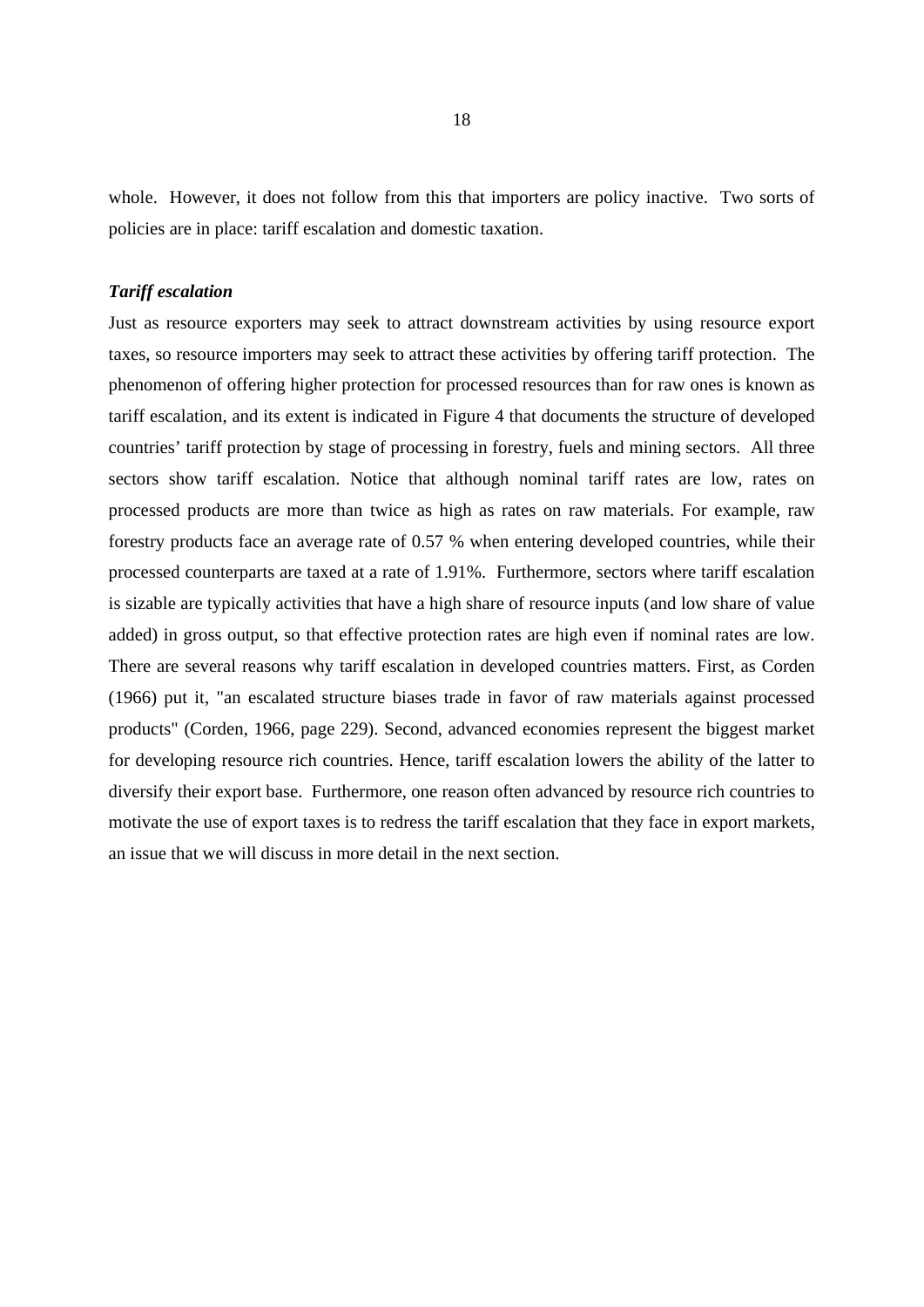![](_page_20_Figure_0.jpeg)

**Figure 4**: Tariff protection by stage of processing

## *Domestic tax instruments*

-

For an importing country which does not (and cannot) have any domestic production of a resource, an import tariff is identical to a domestic consumption tax.<sup>17</sup> This means that trade policy objectives can be met without recourse to import tariffs, and consequently without falling under WTO disciplines.

 Once again, fuels and hydrocarbons are the key sector, and domestic taxation is often very high, vastly in excess of domestic tax plus import tariffs in other tradable sectors. In many European countries more than 50% of the retail price of gasoline is taxation (2009 data, Allsopp and Fatouh 2011). Of course, there are many reasons for this, including congestion and environmental externalities and fuel's importance as a source of revenue, deriving from ease of tax collection and the low price elasticity of demand. However, the terms of trade argument may be one factor underlying these high rates. Given the low elasticity of supply of hydrocarbons, a concerted tax increase by oil importers would be almost entirely borne by oil producers. The

*Source*: World Trade Report 2010

<sup>&</sup>lt;sup>17</sup> More generally, an import tariff is identical to a combination of a domestic consumption tax and a resource specific tax, such as a royalty on production. This is true in any sector; however, resource sectors are distinctive as many countries have zero production, and as (for countries with some production) sector specific tax instruments (royalties, production sharing agreements or sector specific corporate income tax rates) are widespread.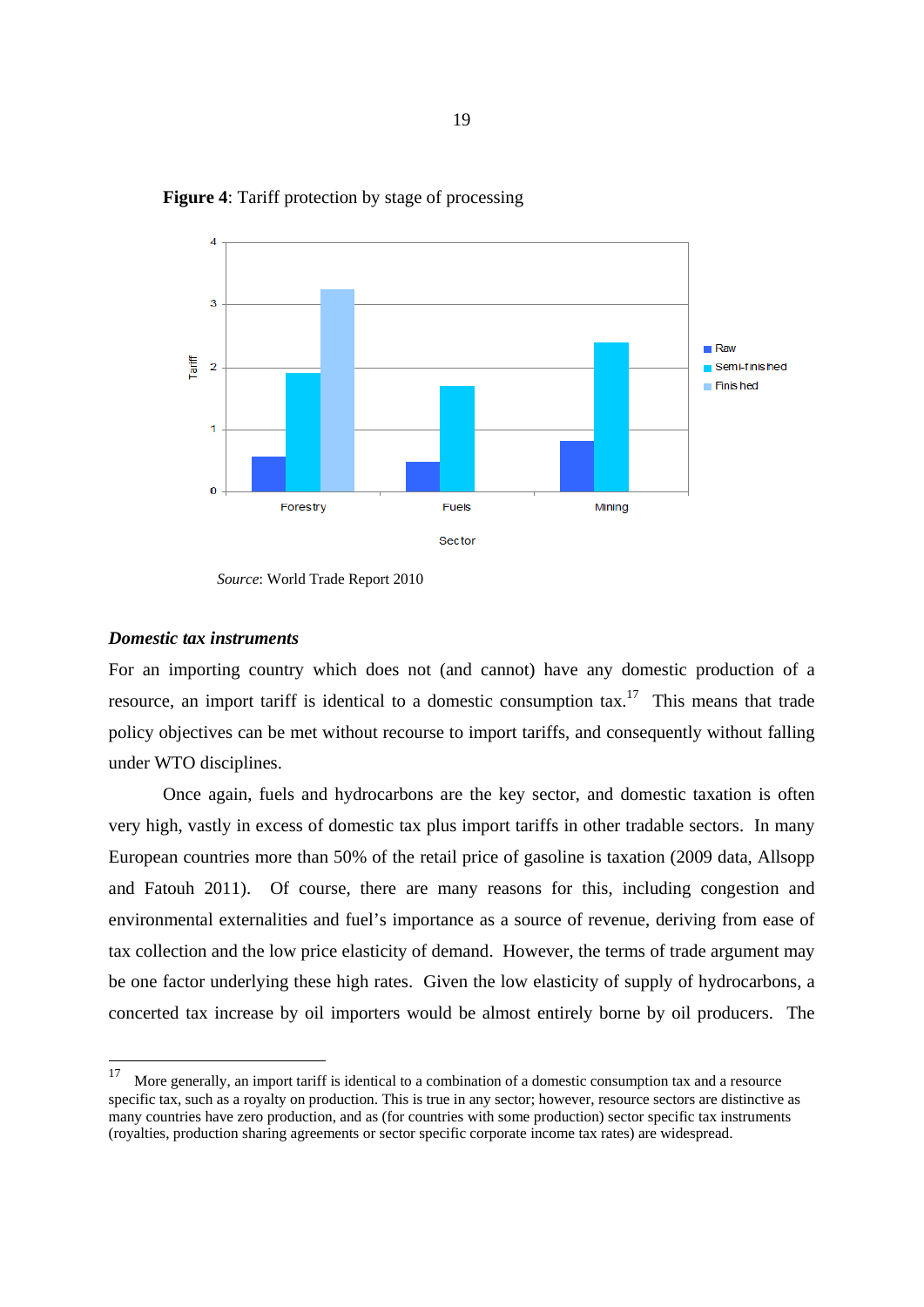distribution of rents is determined by importers' control of demand, as well as by exporters' control of supply.

#### **3.4 Policy equilibrium**

We suggested above that both importers and exporters have instruments – which are outside WTO disciplines -- which they can use to manipulate trade flows and prices in order to meet domestic objectives. Furthermore, they have motives to use them (although we have questioned the extent to which the revenue argument is applicable for resource exporters, and pointed to the trade-off between current and future terms of trade for exhaustible resource exporters). The use of these instruments results in an inefficient policy equilibrium (Latina *et al* 2011). Trade measures (a tariff on the downstream sector or an export tax on the resource) and domestic measures (a tax on resource consumption in the importing country or a production quota in the exporting economy) have a negative impact on the welfare of trading partners. This may trigger a response in kind and leads to an equilibrium where trade in both the resource and the processed good is inefficiently low (e.g. an export tax can be a countermeasure to an escalating tariff structure; higher domestic taxes can be a response to a production quota). In this situation, no country will unilaterally find it convenient to alter its measure unless the trading partner simultaneously adjusts its policy.

Is there any evidence that use of such policies has had a quantitatively important impact on the equilibrium and lead to this adverse outcome? We address this first by reviewing literature on the effectiveness of OPEC, then by investigating the impact of policy on volatility, and finally by looking at the microeconomic efficiency losses that non-cooperative policy implies.

 The most studied resource cartel is OPEC, but little consensus has emerged on its impact. There are numerous econometric studies, but these are hampered by the difficulties in understanding oil prices that we discussed above, the fact that OPEC's influence is likely to have varied through time, and lack of data on key variables such as cost. Econometric studies fall into two types, one estimating the impact of OPEC on price, and others looking for other aspects of cartel behaviour. Early price studies found evidence of collusive behaviour, particularly for the period up to 1983 (see Griffin 1985), although little effect for later periods. A recent study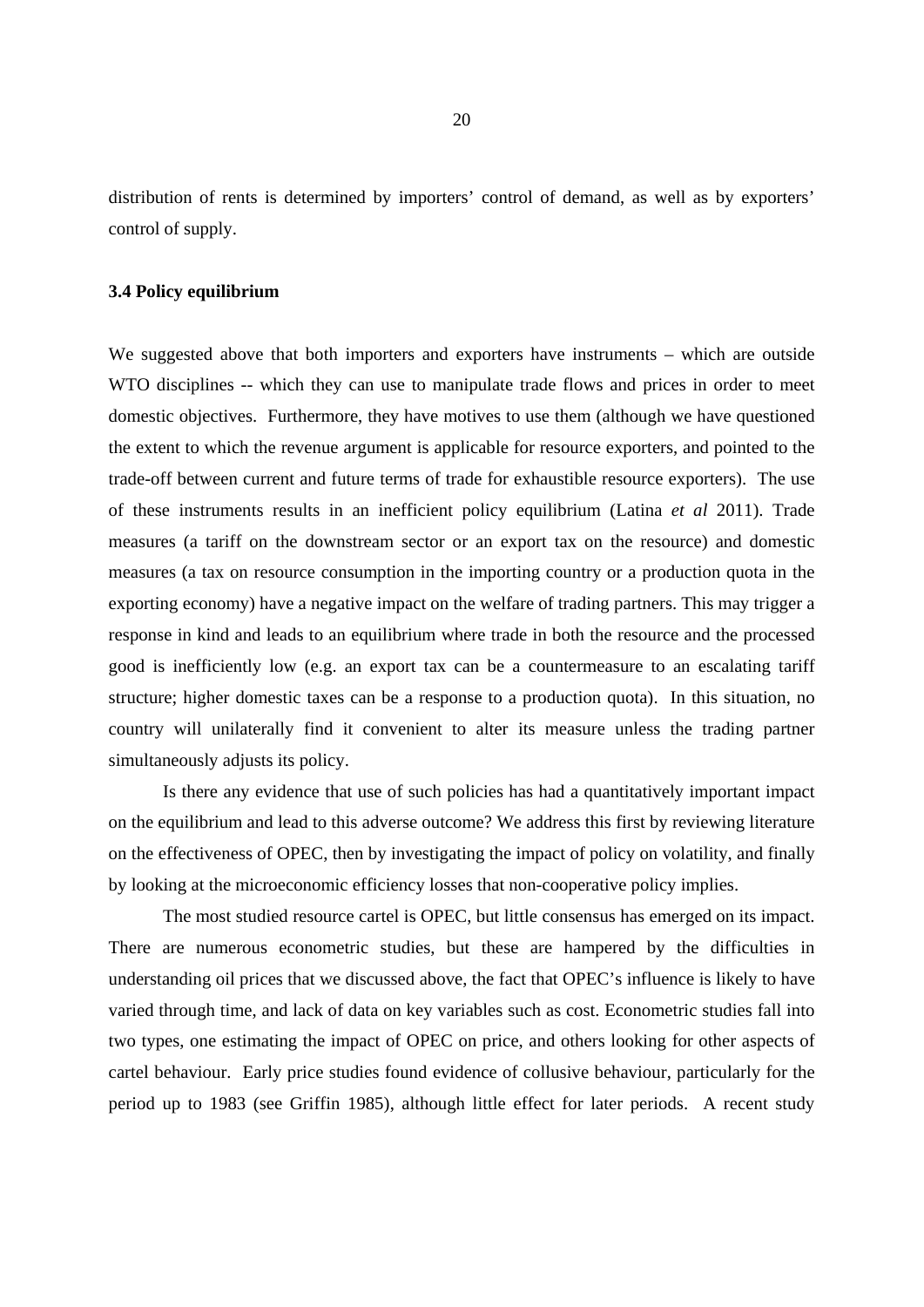(Almoguera *et al* 2011) identifies periods in which OPEC behaviour is and is not collusive (using both a measure based on comparison of quota and actual output, and one using estimated break points). Collusion holds for about one-third of the period, and during collusive periods prices are significantly higher (predicted increase of 69% over non-collusion) and OPEC production lower (by 11%). Behaviour is estimated to be consistent with Cournot competition with a competitive fringe, so is much less collusive than a full cartel. The alternative econometric approach looks at other aspects of behaviour, such as whether or not output changes by different countries are correlated, an indicator of collusion. Smith (2005) concludes that 'OPEC is much more than a non-cooperative oligopoly, but less than a frictionless cartel (i.e. multi-plant monopoly)'.

 Econometric studies need to be assessed in conjunction with commentary by industry experts. In the view of Smith (2009) OPEC has failed to cut production from existing oil wells, except in the period 1973-75 (and, unintentionally, following the Iranian revolution in 1979). But it has succeeded in restricting the growth of capacity and development of new fields, this contributing to current high prices and a situation where high extraction cost non-OPEC oil is coming to replace low extraction cost oil from undeveloped OPEC reserves.

 The effect of non-cooperative trade policy on price volatility is perhaps most visible (and dramatic for its implications) in food markets. When shocks increase the global price of food, exporters face incentives to set export restrictions to insulate domestic consumers. But precisely because exporting countries impose restrictions, the world price of food increases, which makes the initial policy response inadequate and induces further restrictions as governments strive to maintain a stable domestic price. Differently from the initial policy response, subsequent increases in restrictions are only a reaction to the restrictions imposed by the other exporters. Giordani et al. (2011) provide a formal analysis of this mechanism and find that each 1% increase in the share of food trade covered by export restrictions has increased the world price of food by 1.1% on average in the period 2008-10. In addition, importing countries are likely to respond to changes in international prices. The interaction between exporting countries on the one hand and importers on the other may amplify situations of stress in world food markets. Specifically, if world food prices are high, both exporters and importers set trade policy to shield the domestic market from developments in the international market. However, the joint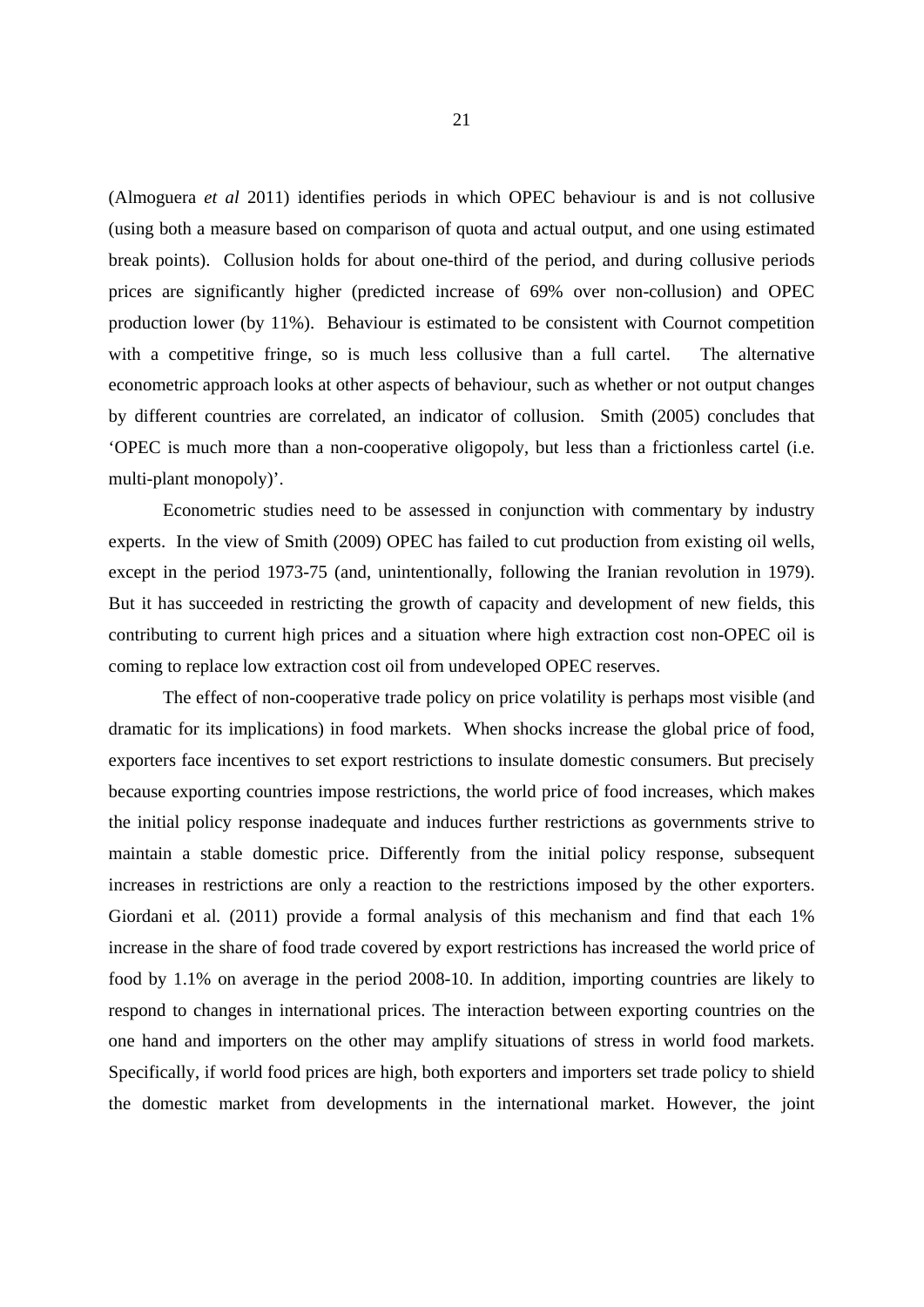imposition of higher export taxes and lower import tariffs (or higher import subsidies) contracts world supply and expands world demand, thus resulting in even higher international food prices. Anderson and Martin (2011) and Bouet and Laborde (2010) provide evidence of this effect.

 Finally, what is the scale of the microeconomic inefficiency induced by tariff and tax policies? Cross-country variation in consumers' marginal valuations of gasoline are more than 2:1 within the OECD (over \$2 per litre in much of Europe, 95c in the US, IEA Sept 2011) extending to 4:1 once some oil producers are included (Malaysia, 61c, Indonesia 51c). These price variations dwarf those for other traded goods, although their implication for deadweight loss depends on elasticities of demand and an estimate of the true marginal cost of fuel. While elasticities are very low in the short run, the longer run estimates we noted above suggest a range of -0.2 – 0.9. Simple calculations then suggest that the dispersion in fuel prices generates a deadweight loss which could rise to more than 20% of the value of consumption. Welfare calculations should also include environmental damage, both local and global. Since CO2 emissions have a global effect on climate change, the shadow price of emissions should be the same in all countries. The quantitative impact of moving to an equal price is demonstrated in Sterner (2007), and IEA (2009) estimates that simply reducing tax-inclusive subsidies by 50% would reduce total greenhouse gas emissions by 14-17% by 2050.

We also argued that policy had been used to relocate downstream production, through use of export taxes and importers' tariff escalation. We know of no studies that attempt to quantify this in aggregate, although there are numerous examples of inefficiencies, particularly in downstream processing (e.g. petrochemicals) in some resource producing countries.

#### **3.5 Policy reform**

The previous subsection described a series of inefficiencies that characterize the current policy equilibrium. Here we highlight policy reforms - some of which have been discussed in the literature - that can improve upon the *status quo*. A key economic rationale of WTO rules is to promote co-operation among trading partners in areas where they can harm each other by acting unilaterally. Policies that aim at international rent shifting or the location of downstream production have a beggar-thy-neighbour effect and induce reactions by trading partners. As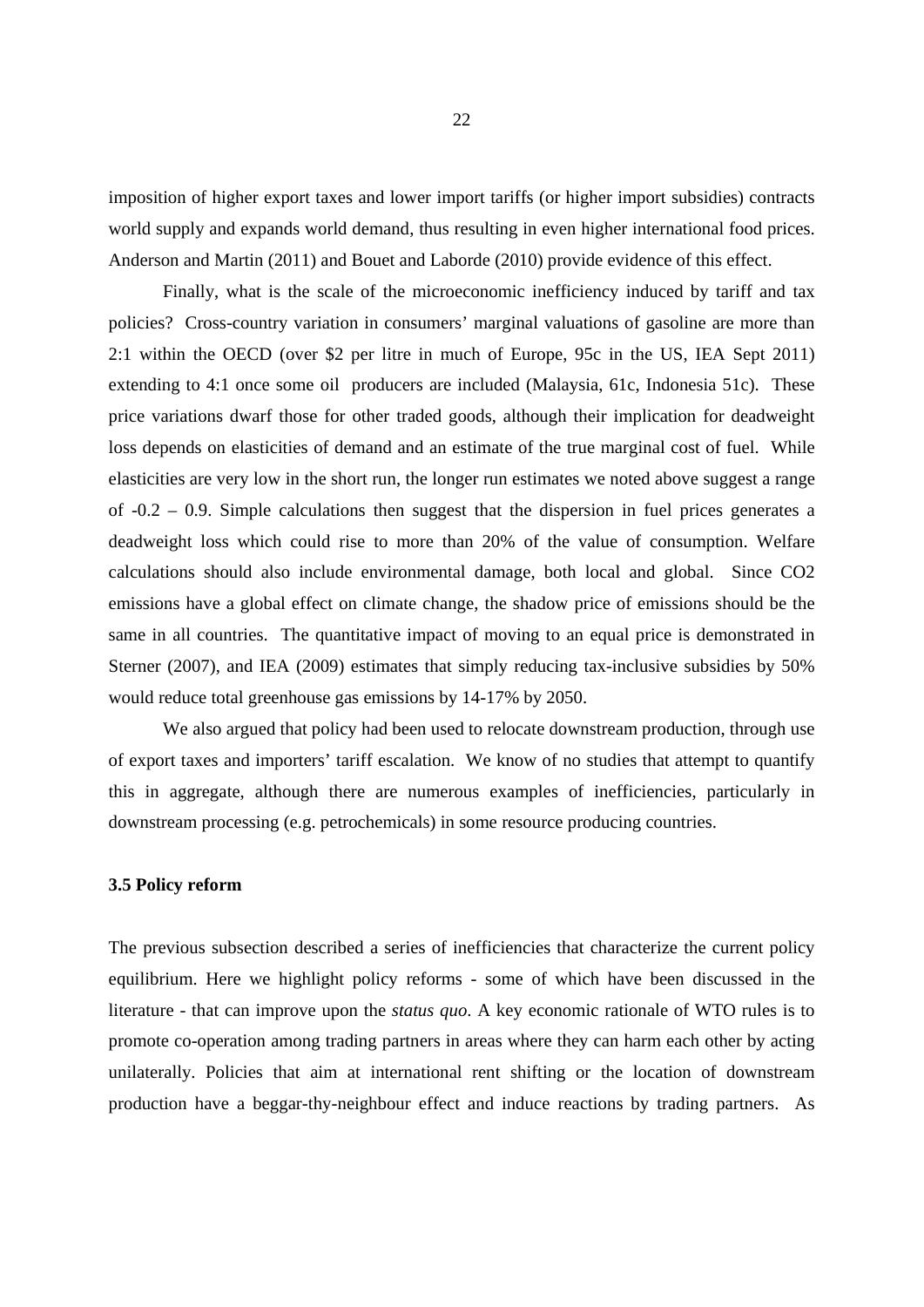outlined above, beggar-thy-neighbour measures include traditional trade policy actions (e.g. tariff escalation, export restrictions) and domestic instruments (e.g. resource taxes, production quotas, and dual pricing schemes).

 Consider, for illustrative purposes, the case of trade in petroleum. Heavy permanent taxes in most importing countries reduce world demand for oil and hence lower the world price, thereby shifting the rents from producers to consumers. In producer countries consumer subsidies or export taxes and restrictions have an analogous opposing effect, raising domestic demand, reducing export supply and tending to increase the world price. Analogous to tariff wars, the attempt to shift rents is not a zero sum game. As substantial price wedges open up between the price of gasoline in different national markets, the efficiency losses from low-value marginal consumption in producing countries and forgone high-value marginal consumption in consuming countries are likely to be substantial.<sup>18</sup> However, because the efficiency losses arise from differences in domestic prices, whereas the shifting of rents arises from the effect on the world price of taxation in some countries and subsidy in others, it is potentially possible to reach a mutually beneficial deal in which the distribution of rents is unaffected while the efficiency losses are eliminated. Reaching such a deal, in which world prices were gradually harmonized, would be entirely analogous to the mutual de-escalation of tariff wars which has been the core function of the WTO since its foundation. However, achieving this deal would require action by both importers and exporters (Collier and Venables, 2010).<sup>19</sup>

The asymmetries that characterize WTO rules, between export and import policy and between domestic and trade measures, limit the ability of countries to escape these inefficiencies. As shown by Bagwell and Staiger (1999) in the case of a terms-of-trade externality and by Ossa (2011) for a production relocation externality, the fundamental GATT/WTO principles of reciprocity and non-discrimination help governments internalize the negative cross-border effects that they impose on each other. Essentially, these principles ensure that joint reductions in restrictions to trade neutralize the beggar-thy-neighbour effect of the policy while allowing trade to grow. However, a prerequisite for such mutual exchanges is that countries are able to secure

 $18$  Some price differential is (second best) efficient if it is in response to local externalities such as road congestion.

<sup>&</sup>lt;sup>19</sup> Clearly, the adverse effects of carbon dioxide emissions would need to inform the eventual common tax rate on petroleum. However, the path to a common global price for carbon emissions from petroleum may be more feasible if conceptualized as a standard trade negotiation, and conducted through the mechanisms of the WTO, than as part of wide-ranging and *ad hoc* negotiations on countering climate change.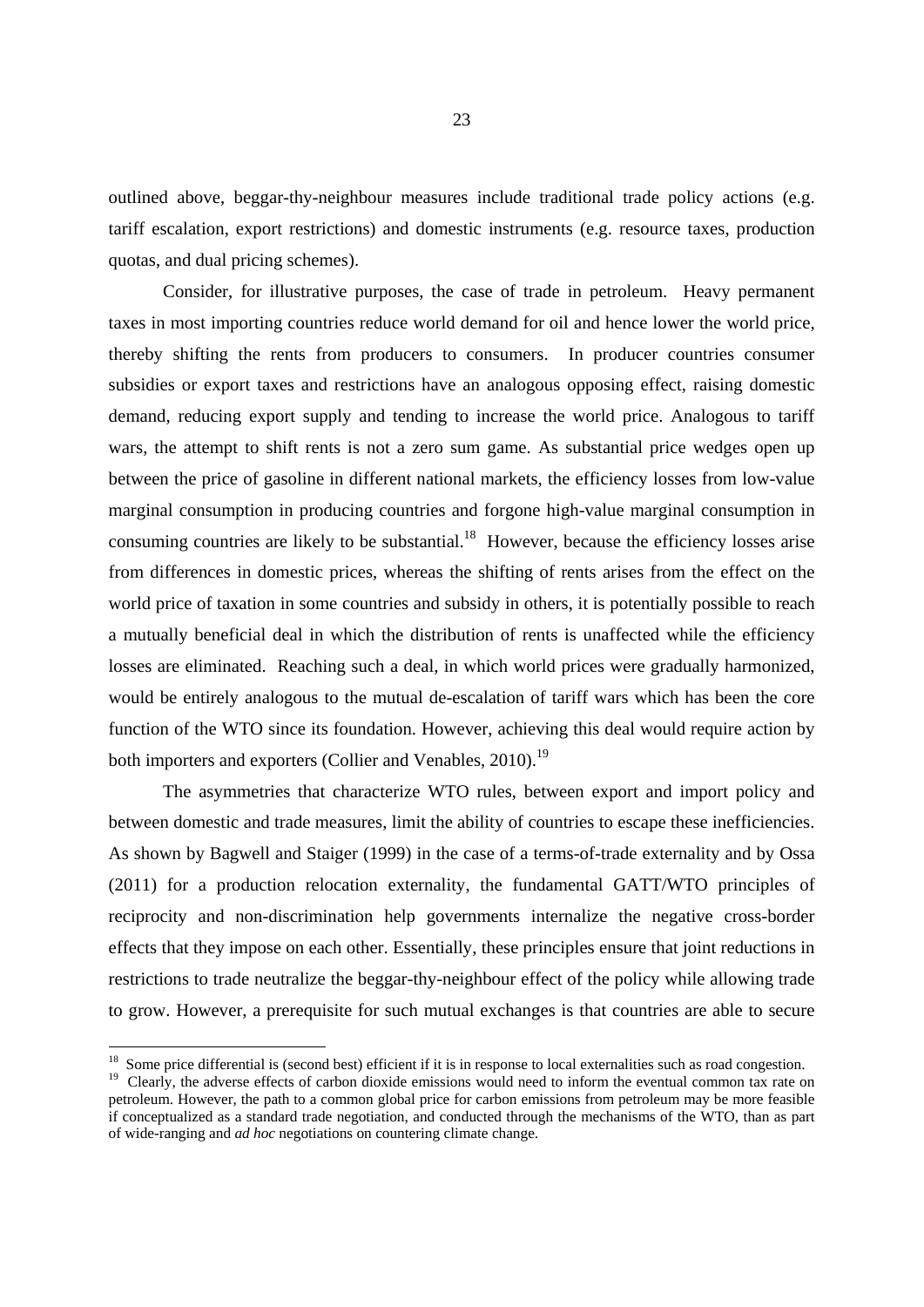negotiated policy concessions by eliminating incentives to reverse them in the future. The very fact that significant measures that affect resources trade are outside the scope of the WTO, therefore, makes it difficult to eliminate these inefficiencies within the current system (Latina et al. 2011).

These considerations have important implications in the context of the Doha negotiations and of the broader discussion on the future agenda of the WTO. In the current trade talks, countries have moved towards the possible application of the so-called Swiss formula to cut import tariffs, which implies a reduction of tariff escalation.<sup>20</sup> On the export side, however, taxes are not under negotiation. To the extent that a trade agreement is motivated by the need to eliminate beggar-thy-neighbour effects of trade policies, this asymmetry between import and export policy is incoherent from the perspective of economic analysis and may limit the ability of countries to achieve meaningful gains in trade in natural resources and resource based products. In terms of the broader, long-run, agenda of the WTO an increasingly debated issue is the proper regulation of domestic measures. As argued above, in natural resource sectors, a number of trade and domestic instruments can be close substitutes: a production quota is equivalent to an export quota for countries that export the quasi-totality of their resource production, and a tax at the border has the same effect as a domestic tax where countries importing the resource do not produce it. In these cases, regulating only one of the equivalent measures is insufficient to achieve undistorted trade in natural resources.

In the discussion on policy reform so far, we emphasized the symmetric incentives of exporting and importing countries to use beggar-thy-neighbour policy that affect resource trade. As discussed in Section 2.1, however, exporters of natural resources are different in one important respect as their economy is often dominated by these sectors, with attendant problems of exposure to price volatility and of the Dutch disease. This creates a legitimate policy objective of diversifying the economy, and raises the question of the best mix of policies to achieve this. Existing international trade rules may induce exporters to use inefficient, but less regulated, policy instruments rather than first-best tools. Restrictive export measures, such as export taxes or dual pricing regimes may be highly inefficient ways encouraging local production. An issue that warrants further consideration is, therefore, the extent to which the

<sup>&</sup>lt;sup>20</sup> Algebraically the Swiss Formula can be written as  $t_1=at_0/(a+t_0)$  where  $t_0$  is the original tariff rate,  $t_1$  the new reduced tariff rate, and *a* is a coefficient. The formula implies that high tariffs are reduced more than low tariffs.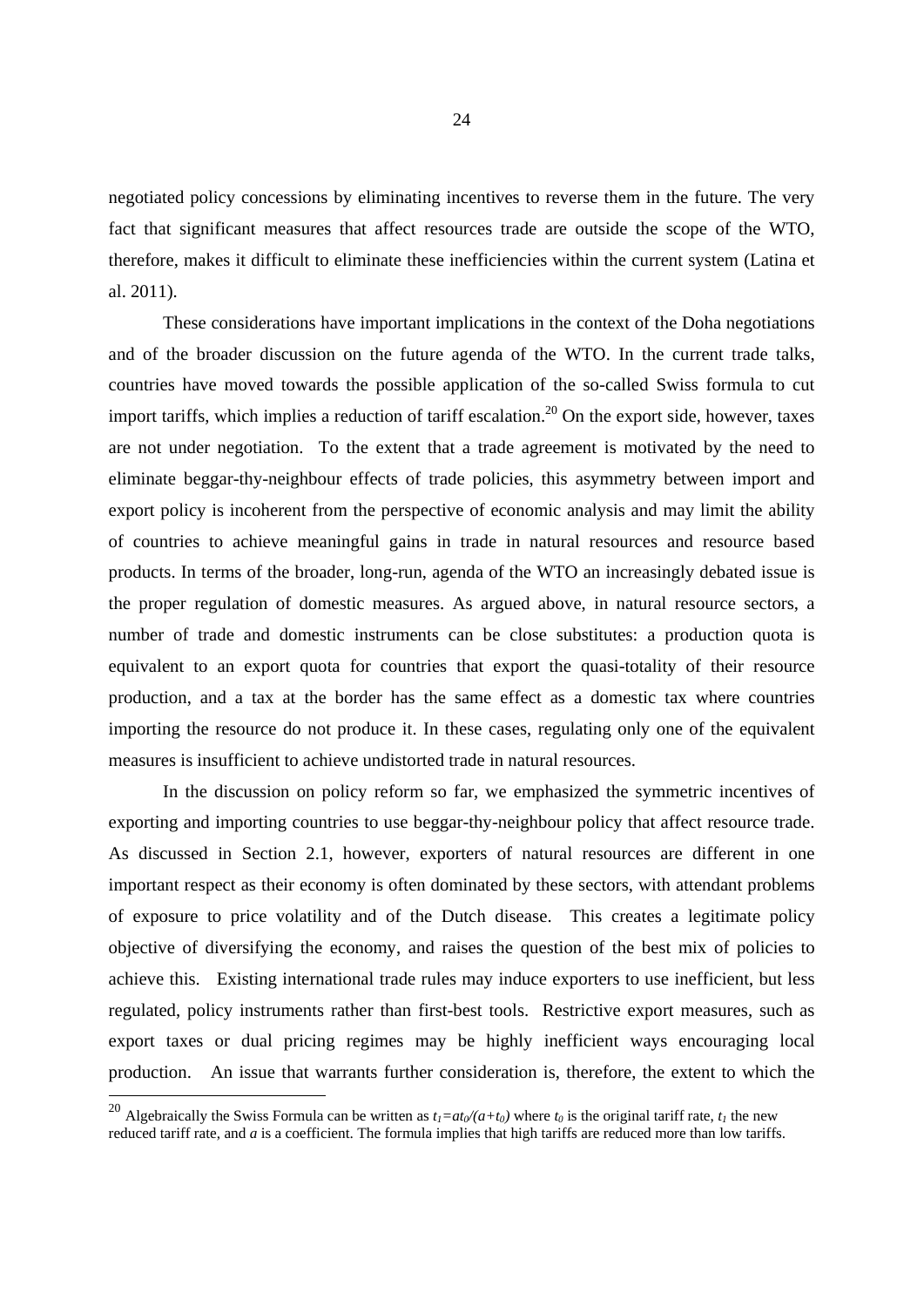Subsidies and Countervailing Measures (SCM) Agreement leaves sufficient scope to resource rich governments to pursue export diversification objectives, that are recognized by Part IV of the GATT, through less distortive policy instruments.

#### **4. Long run contracts:**

We have so far concentrated on trade in the resource itself, but there is a further important international dimension. Extraction of natural resources frequently takes place under long term contracts between government and the private sector, often foreign firms. These contracts vary widely, ranging from service contracts (the investor is paid a fee per unit for resource extracted), through production sharing arrangements (output is shared between government and the investor) to royalty and income tax regimes, in which taxes are paid on output (a royalty per unit, or per unit value) and on corporate profits, perhaps at a sector specific rate. These are international contracts, and can be thought of as a form of foreign direct investment (FDI). However, the particular context of natural resource exploration, development and production creates very significant differences from other sorts of FDI and, we suggest, inefficiencies in outcomes. One inefficiency concerns the incentives to investors to undertake exploration and development, and another surrounds the allocation of licences to explore and to produce.

## **4.1 Inefficiencies**

A country with tracts of land (or sea) that are expected to contain subsoil assets (in particular hydrocarbons) typically goes through a process of allocating blocks for exploration and development. On one side is government, and on the other investors with the expertise to undertake exploration and development. Both sides are likely to face a great deal of uncertainty, about the geological prospects and technical difficulties that will be encountered, about future prices of the resource, and current and future political risk.

In order to bid for a licence, investors have to formulate a view about the long run return to the project. This is particularly true since capital expenditure will be sunk; unlike other forms of FDI, a mine or oil well cannot be dismantled and moved to another location in the event of the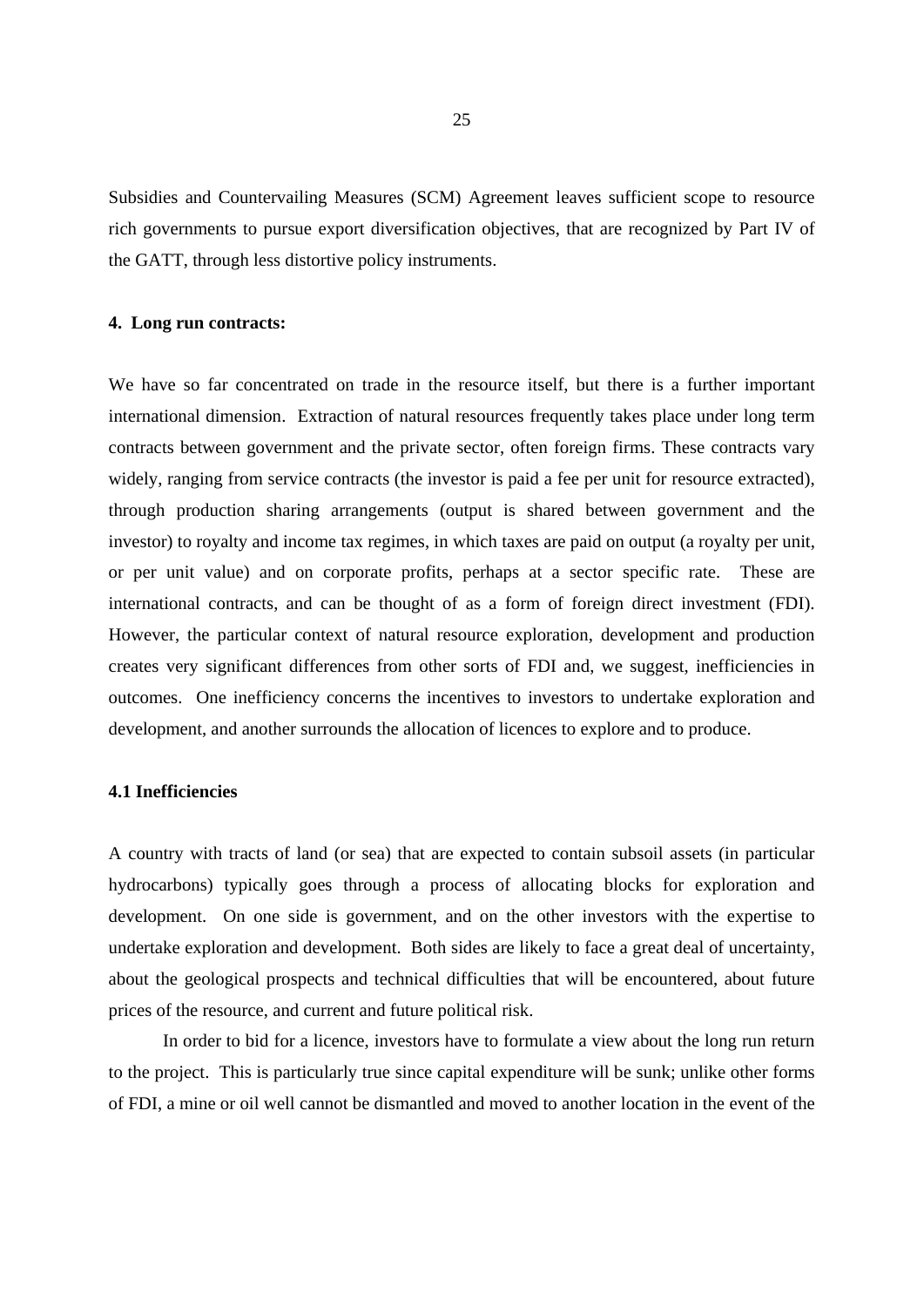project failing. A key determinant of the long run return is the contractual and fiscal regime under which the project operates. The combination of sunk costs and high and potentially variable tax rates creates a severe hold-up problem. Once investments are sunk government has an incentive (and perhaps faces domestic political pressure) to increase tax rates and, knowing this, investors are unwilling to participate. All parties could be better off if government had a commitment technology, which restricted its freedom to alter fiscal or contractual terms. It has been suggested that the efficiency loss associated with this market failure is significant. Collier (2010) suggests that the value of sub-soil assets per square kilometre discovered in Sub-Saharan Africa is just one-fifth the value of sub-soil assets remaining in OECD countries. This is unlikely to be geological bad luck, and is much more likely to indicate the scale to which exploration and development in African has been deterred by these concerns.

If investors are willing to participate, there remains the issue of how contracts and licences are allocated. This can take alternative forms, ranging from open and transparent auction in which investors bid for rights, through to closed door deals with risk of corruption. Auctions have the great advantage that bidders reveal their willingness to pay, government can in principle extract the full value of the resource, and they can be open and transparent. However, they work only if there are sufficiently many bidders, and no one bidder has a dominant position. In the latter case, since the winning bidder generally pays only the value of the second bidder, negotiation may be preferred to auction.<sup>21</sup> Furthermore, high degrees of uncertainty may mean that risk averse investors' willingness to pay is low, thus lowering the price received by government. Geological uncertainty can be reduced by survey work, but knowledge generated is a public good. The public sector can undertake prior survey work, but private sector provision will not be efficient; if results are made public there is no return to doing the survey, and if they are kept secret then there will be inefficient duplication. In practise, allocations have often been done through non-transparent discretionary processes, failing to secure that the most efficient investor is awarded the contract, failing to secure maximum benefit for the state, and frequently being vulnerable to corruption.

<sup>&</sup>lt;sup>21</sup> Vickrey's Revenue Equivalence Theorem establishes conditions under which the value for the seller is equal to the second highest valuation independently of the auction type.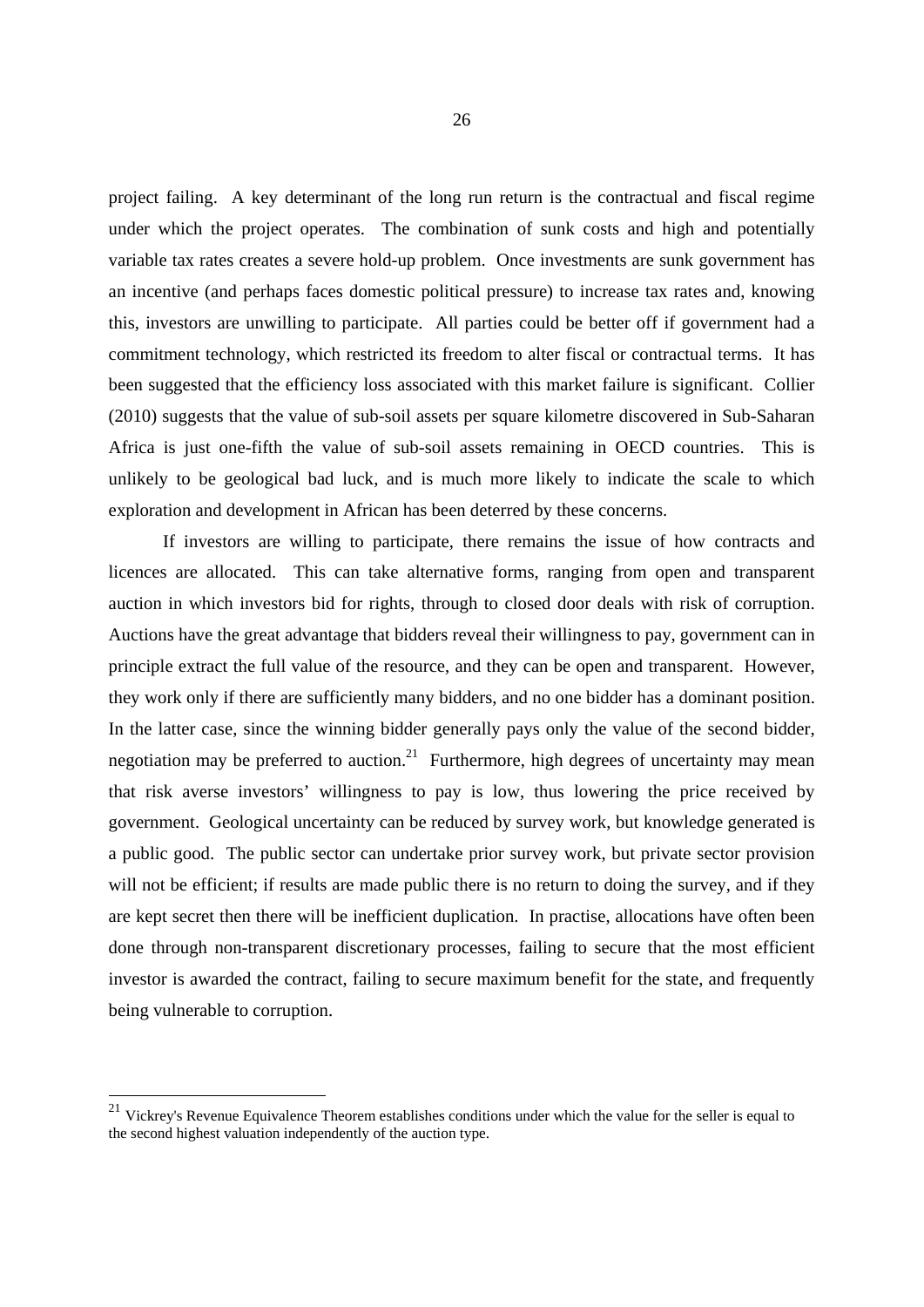## **4.2 Policy reform**

We have pointed to features that make resource contracts different from other forms of FDI, and prone to market failure and inefficiency. Such contracts are typically international, and as the international system could offer solutions to some of the problems identified.

The hold-up problem is mitigated if countries have access to a commitment technology. This is, of course, exactly what the WTO offers with respect to tariff policy, through tariff bindings and associated dispute procedures. Reflecting the need for commitment technologies for resource extraction, the internationalization of contract enforcement is occurring through a number of approaches including Bilateral Investment Treaties (BITs) and the use of foreign courts and arbitration arrangements. While these arrangements have certain advantages (foreign investors can obtain monetary reparation for damages suffered) they face two shortcomings. First, differences in bargaining power can be large in bilateral arrangements. Such differences skew the distribution of rent in favour of the stronger party. This is often seen as lowering the gains that resource rich governments can achieve by signing a BIT (Guzman, 1998). Second, the extent to which the hold-up problem is effectively solved depends on the credibility of the arbitration system offered by the specific arrangement. A suggestion to address these problems is to extend the role of the WTO in the enforcement of resource extraction agreements, thereby giving governments a way of committing themselves to fiscal and contractual terms (Collier and Venables, 2010).

Efficient allocation of contracts requires a process analogous to the Most Favoured Nation (MFN) principle of the WTO. This principle is concerned to avoid discriminatory tariff wedges that disadvantage some suppliers relative to others. Because there is no market, secret and bilateral resource deals do not constitute a breach of the letter of the Most Favoured Nation clause, although they certainly breach its spirit. Through such deals a government can advertently or inadvertently offer privileged terms to a particular extraction company. The analogue of the MFN clause would be a rule requiring or encouraging an open process for allocating resource extraction rights, such as provided in auctions. Essentially, what this proposal is about is not dissimilar from what a number of WTO members have committed to with the Agreement on Government Procurement (GPA). This plurilateral agreement is based on the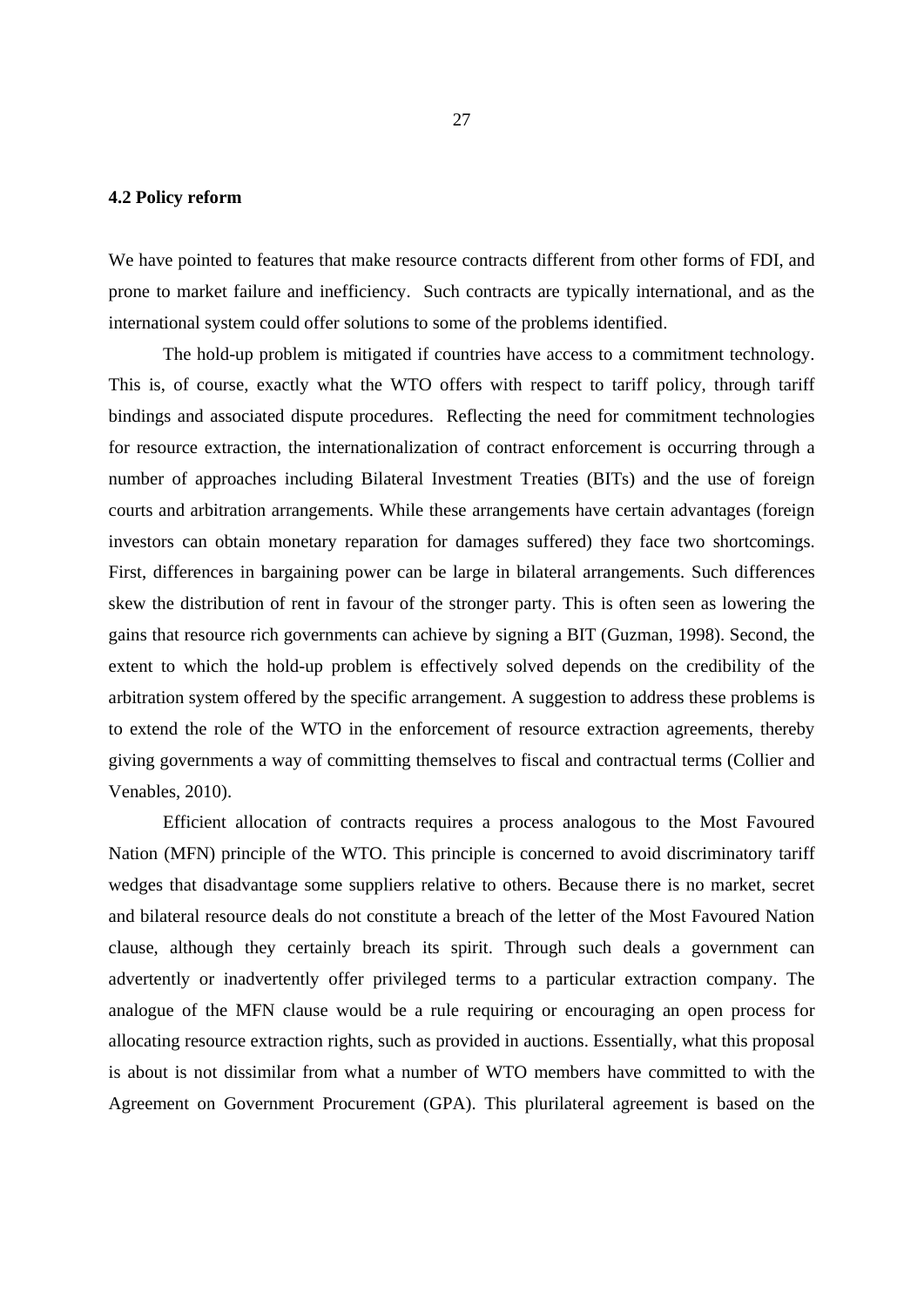principles of openness, transparency and non-discrimination, which apply to parties' procurement, and includes specific rules implementing those principles. The proposal would extend these practices beyond purchases to government sales.

Countering corruption in international contracts faces an acute weakest link problem. As long as some companies are in jurisdictions where bribery is permitted these companies will tend to win the contracts. Knowing this, individual governments will be reluctant to act in isolation. This corruption problem is widely recognized and has been addressed by a variety of *ad hoc* international initiatives. One such is the Extractive Industries Transparency Initiative, started in 2003 and now with over thirty signatories among the governments of resource-rich countries, indicating recognition of concern for the problem. It aims to counter corruption in contracts by requiring companies engaged in resource extraction to report all their payments, country-bycountry, forcing illicit payments into the open. A number of OECD countries have taken or are taking measures to increase transparency. Pan-OECD anti-bribery legislation has made it a criminal offense for an OECD-based company to bribe government officials anywhere in the world in order to win a contract. In the US the Frank-Dodd Act increases disclosure requirements for companies operating in resources sectors, and the EU is proposing similar measures. Given the impediments to *ad hoc* international cooperative initiatives, this plethora of international responses is evidence of the need for a more systematic international approach. These initiatives could potentially be subsumed and made more effective by bringing corruption in resource extraction contracts under the clear remit of the WTO.<sup>22</sup> For example, the antibribery legislation that the OECD now requires of its membership could be a requirement of WTO membership. The emergence of major resource extraction companies based outside the OECD has made the WTO the more appropriate institution for international cooperation on this matter.

<sup>&</sup>lt;sup>22</sup> In some sense, this has been already the case for the Kimberley Process Certification Scheme (KPCS) that seeks to stem the flow of "conflict diamonds". In 2003, the WTO General Council approved a request by 11 members of the KPCS to waive the application of certain GATT rules with respect to measures taken to prevent the export of conflict diamonds in accordance with the KPCS. In December 2006, the so called Kimberley waiver has been extended until 2012 (WTO, 2010).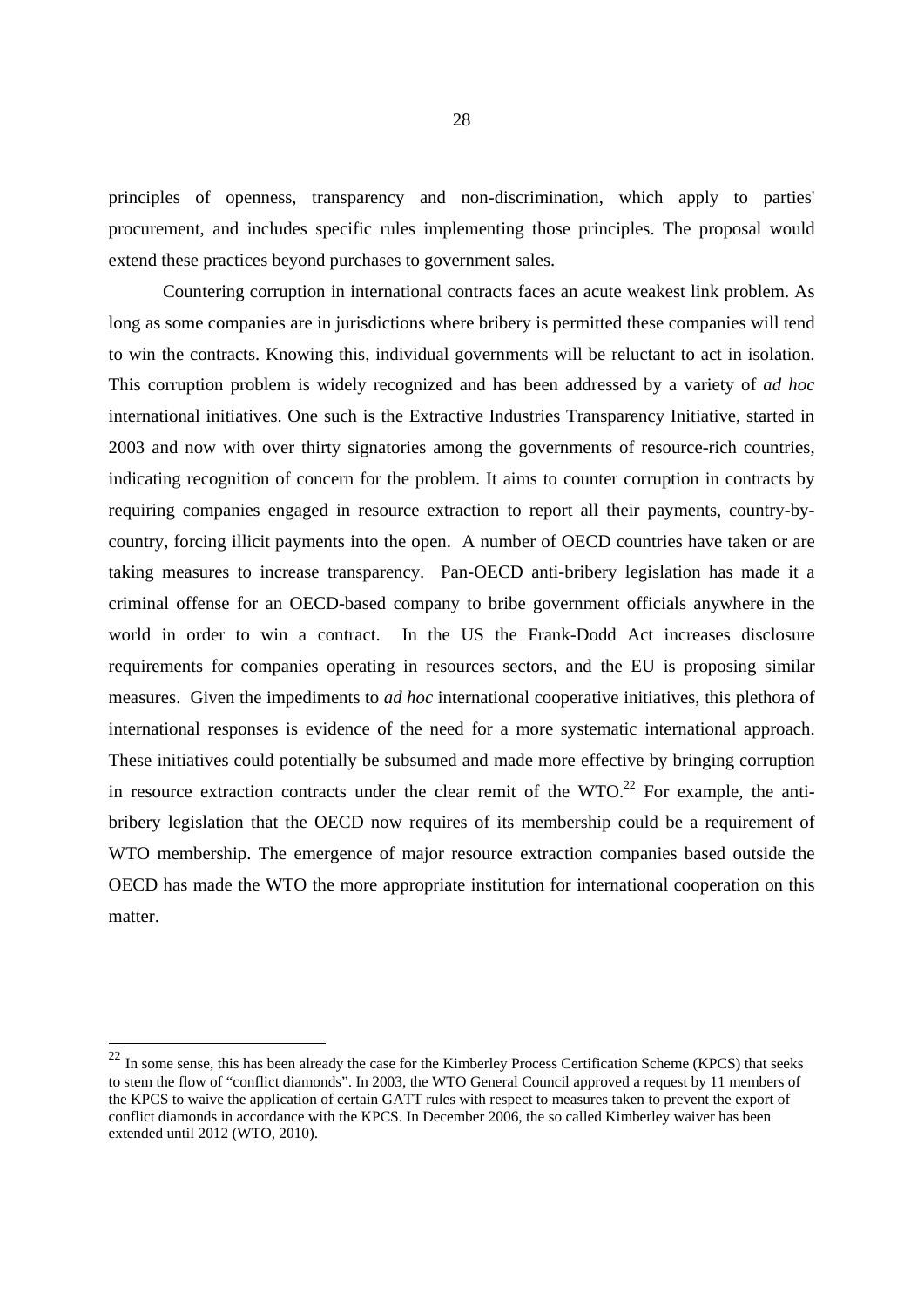## **5. Concluding comments.**

The geography of natural resource endowments means that resources are, more than almost any other products, internationally traded. The technology of extraction means that FDI is crucial to their production. Yet resource sectors raise issues that are distinctive from those covered in most of the literature on international trade and FDI. These include exhaustibility, price volatility, cartel behaviour, and the political economy of contracting with government. We have reviewed literature on these issues, and argued that there appear to be major inefficiencies in the equilibrium we observe, with many of the key policy variables being outside the disciplines that apply to other sorts of trade. While national interests conflict on some of the issues, the inefficiencies are such that properly coordinated policy measures (on export taxes, fuel prices, contract stability, and revenue transparency) offer the potential of gains for all.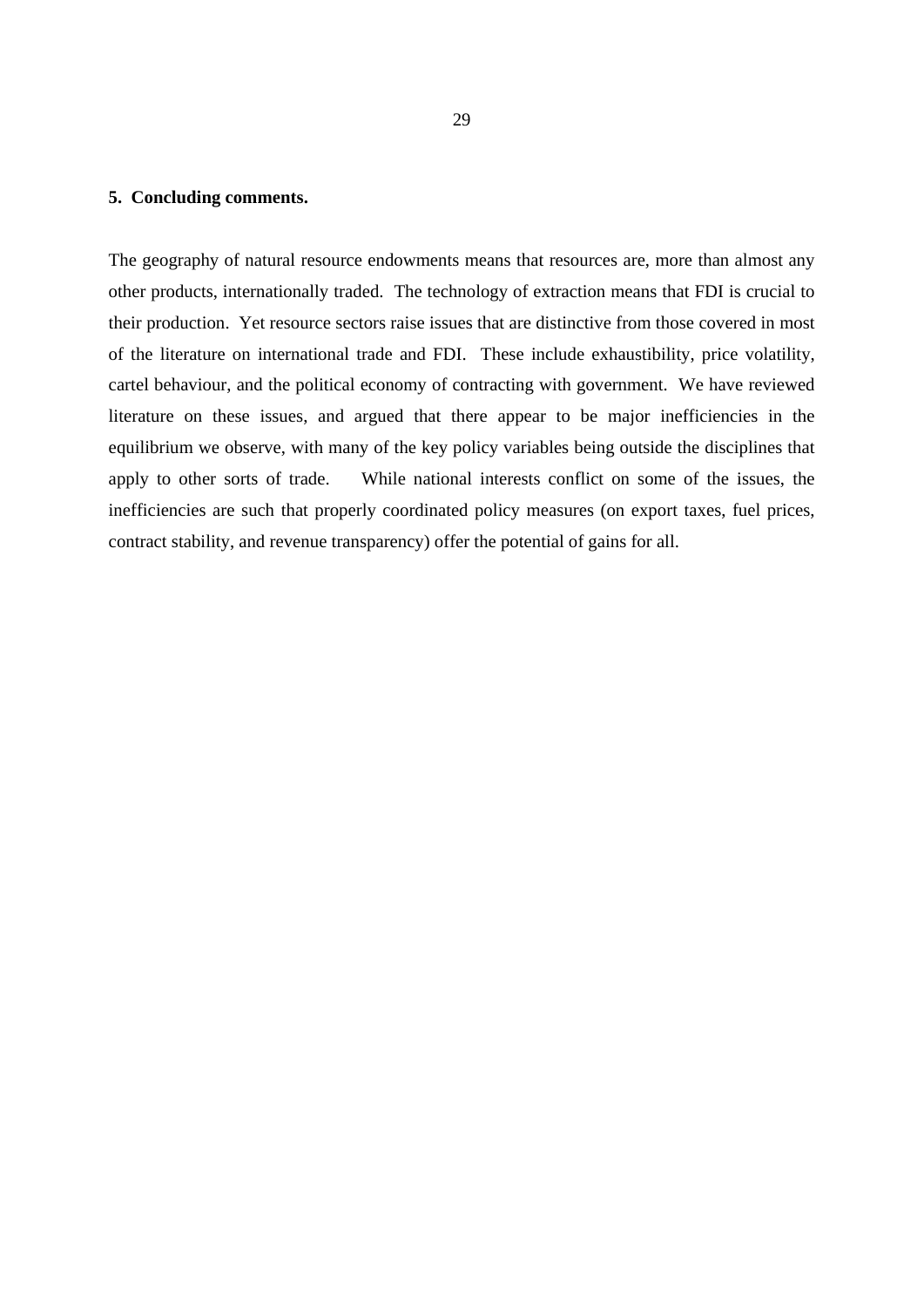#### **References**

- Allsopp C, Fattouh B. 2011. Oil and international energy. *Oxford Review of Economic Policy*. 27:33-67
- Almoguera P, Douglas C, Herrera A. 2011. Testing for the cartel in OPEC; non-cooperative collusion or just non-cooperative? *Oxford Review of Economic Policy*, 27:33-67
- Anderson K, Martin W. 2011. *Export Restrictions and Price Insulation during Commodity Price Booms*. World Bank Policy Research Working Paper No. 5645.
- Bagwell K, Staiger RW. 1999. An Economic Theory of GATT*. The American Economic Review*, 89:215-248
- Blanchard OJ, Galí J. 2007. The Macroeconomic Effects of Oil Price Shocks: Why are the 2000s so different from the 1970s? NBER Working Paper No. 13368, National Bureau of Economic Research.
- Bouet A, Laborde G. 2010. Economics of Export Taxation in the Context of food Crisis: A Theoretical and CGE Approach Contribution. International Food Policy Research Institute, Discussion Paper No. 00994.
- BP. 2011. *BP Statistical Review of World Energy* 2011, London
- Brander J, Taylor MS. 1997. International Trade and Open Access Renewable Resources: The Small Open Economy Case. *Canadian Journal of Economics*, 30:526-552
- Brander J, Taylor MS, 1998. Open Access Renewable Resources: Trade and Trade Policy in a Two-Country Model. *Journal of International Economics*, 44:181-209
- Coady D, Gillingham R, Ossowski R, Piotrowski J, Tareq S, Tyson J. 2010. *Petroleum product subsidies; costly, inequitable and rising.* IMF SPN/10/05, Washington DC
- Chichilnisky G. 1994. North-South Trade and the Global Environment. *American Economic Review.* 84:851-74
- Collier P. 2010. *The Plundered Planet; why we must--and how we can--manage nature for global prosperity*. OUP, Oxford.
- Collier P, Venables AJ. 2010. International rules for trade in natural resources. *Journal of Globalization and Development*. vol 1, issue 1.
- Collier P, Venables AJ. 2011. Illusory revenues; import tariffs in resource-rich and aid-rich economies. *Journal of Development Economics*. 94:202-6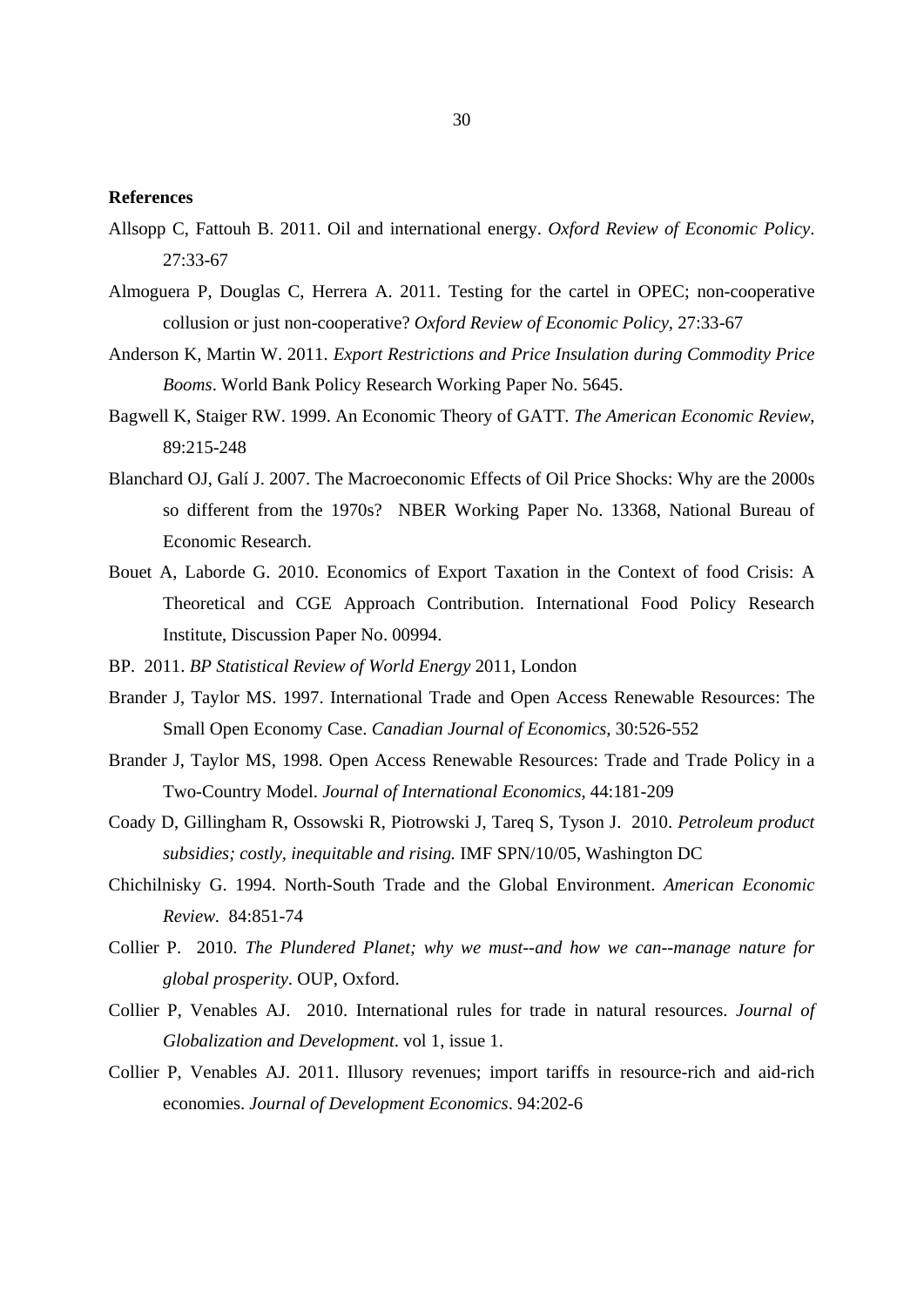- Copeland BR, Taylor MS. 2009. Trade, Tragedy and the Commons. *American Economic Review.*  99:725-49
- Corden WM. 1966. The Structure of Tariff System and the Effective Rate of Protection. *Journal of Political Economy*,.74:221-237
- Corden WM, Neary JP. 1982. Booming sector and de-industrialisation in a small open economy. *Economic Journal.* 92:825-848.
- Dasgupta PS, Heal GM. 1979. *Economic theory and exhaustible resources*. CUP Cambridge.
- Davis G. 2010. Trade in mineral resources. WTO Working Paper ERSD-2010-01.
- Dvir H, Rogoff K. 2009. The three epochs of oil. NBER Working Paper No. 14927.
- Gaudet G. 2007. Natural resource economics under the rule of Hotelling. *Canadian Journal of Economics*. 40:1033–1059
- Giordani P, Rocha N, Ruta M. 2012. Food price and the multiplier effect of export policy. Mimeo, World Trade Organization.
- Guzman A. 1998. Why LDCs sign treaties that hurt them: explaining the popularity of Bilateral Investment Treaties*. Virginia Journal of International Law*, 38:639-688
- Hamilton JD. 2008. Understanding crude oil prices. Working paper, UCSD.
- Hamilton JD. 2009. Causes and Consequences of the Oil Shock of 2007-08*. Brookings Papers on Economic Activity*, Spring, 215-259.
- Headey D. 2011. Rethinking the Global Food Crisis: The Role of Trade Shocks. *Food Policy*. 36: 136-46
- Hotelling H. 1931. The economics of exhaustible resources. *Journal of Political Economy*. 39:137-175
- International Energy Agency (IEA) 2009. *Energy Prices and Taxes.* Vienna: IEA. http://www.iea.org/stats/surveys/mps.pdf
- International Monetary Fund 2007. *Guide on Resource Revenue Transparency*. Washington DC
- Ivanic M, Martin W, Mattoo A. 2011. *Welfare and Price Impacts of Price Insulating Policies*. Mimeo, World Bank.
- Jones WO. 1987. Food-Crop Marketing Boards in Tropical Africa. *The Journal of Modern African Studies*. 25:375-402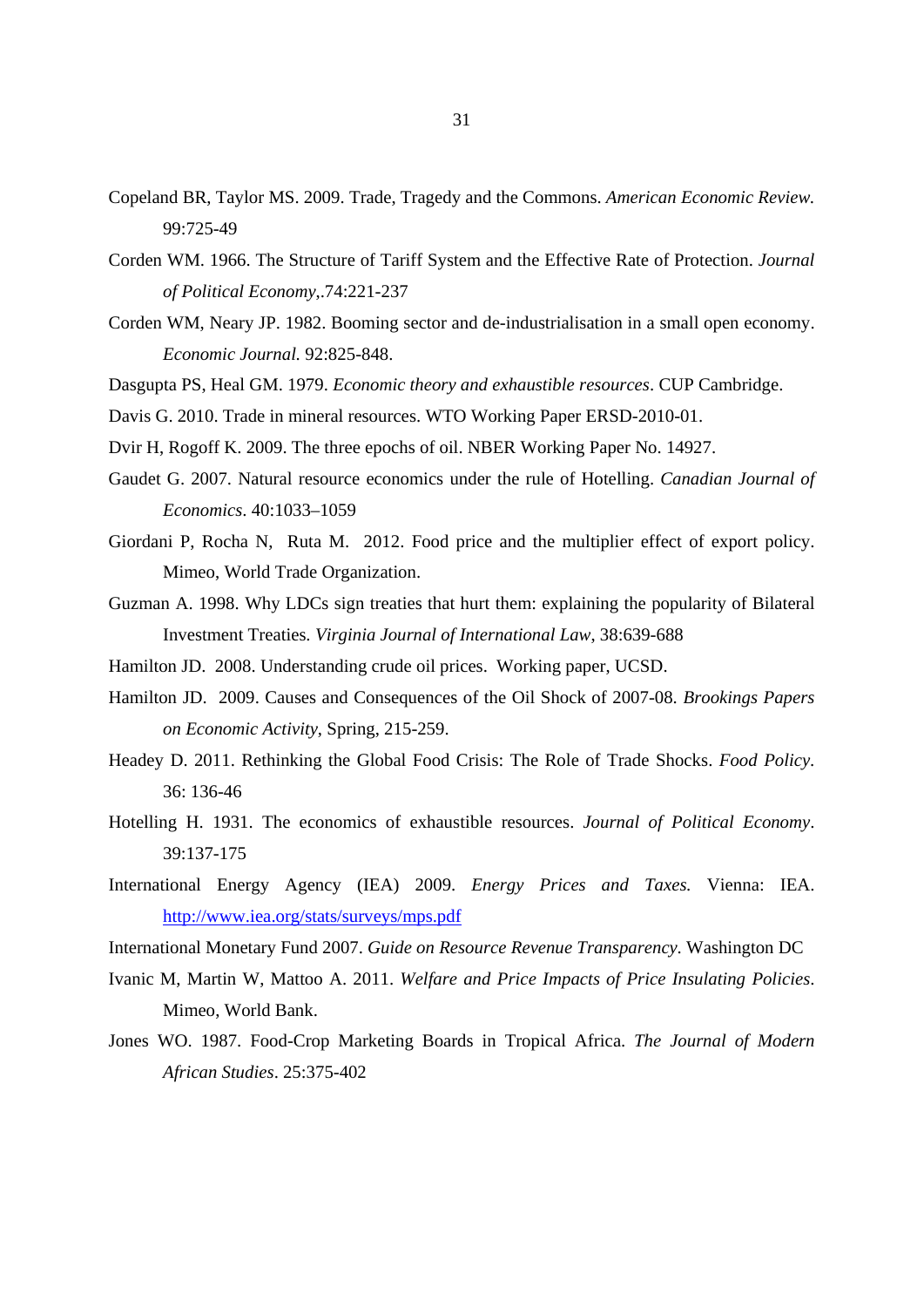- Karp L, Sacheti S, Zhao J. 2001. Common ground between free-traders and environmentalists. *International Economic Review.* 42:617-647
- Kemp MC, Long NV. 1984. The Role of Natural Resources in Trade Models. *In Handbook of International Economics*. vol. I. ed. Jones RW, Kenen PB. (Amsterdam: North-Holland).
- Kilian L, Murphy D. 2011. The role of inventories and speculative trading in the global market for oil. mimeo, University of Michigan.
- Krugman P. 1987. The narrow moving band, the Dutch disease, and the competitive consequences of Mrs. Thatcher: Notes on trade in the presence of dynamic scale economies. *Journal of Development Economics.* 27: 41-55
- Latina J, Piermartini R, Ruta M. 2011. Natural resources and non-cooperative trade policy. *International Economic Policy.* 8:177–196
- Leamer E. 1984. *Source of International Comparative Advantage: Theory and Evidence.*  Cambridge, MA: MIT Press.
- Lederman D, Colin X. 2007. Comparative advantage and trade intensity: Are traditional endowments destiny? in Lederman D, Colin X. (eds.), *Natural Resources: Neither Curse nor Destiny*, Washington DC, World Bank.
- Ossa R. 2011. A "New Trade" Theory of GATT/WTO Negotiations. *Journal of Political Economy* 119:122-152
- Piermartini R. 2004. The Role of Export Taxes in the Field of Primary Commodities. WTO Discussion Papers No. 4.
- Radetzki M. 2008. Producer cartels in international commodity markets. in Radetzki, M. (ed) *A Handbook of Primary Commodities in the Global Economy*, [8] New York: Cambridge University Press: 144-165.
- Rasmussen T, Roitman A. 2011. Oil shocks in a global perspective: are they really that bad? IMF Working paper no. 11/194.
- Sachs JD, Warner AM. 1995. Natural resource abundance and economic growth, National Bureau of Economic Research Working Paper no. 5398.
- Smith J L. 2005. Inscrutable OPEC: behavioral tests of the cartel hypothesis. *The Energy Journal.* 26:51-82